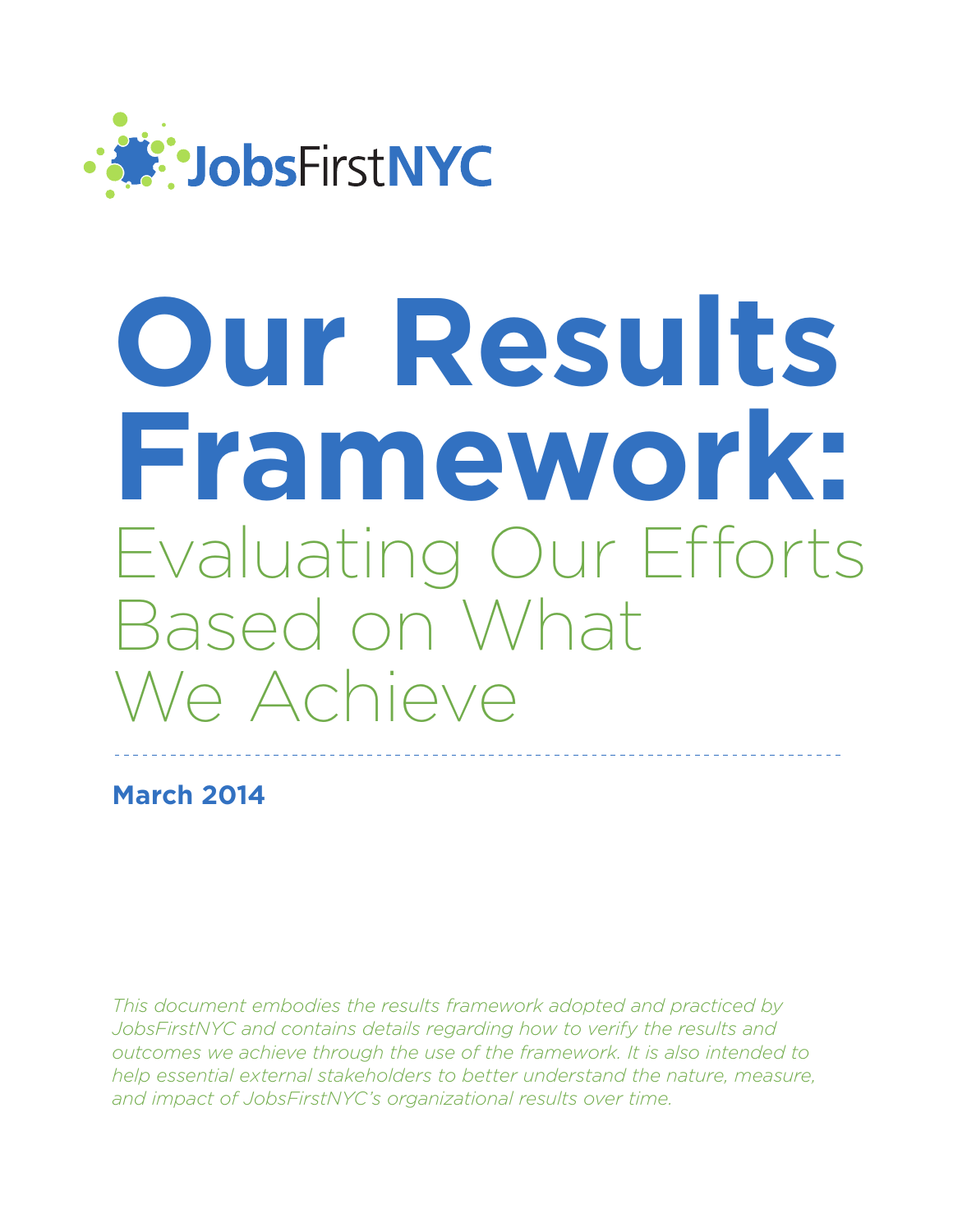## **Contents**

- 1 **Introduction**
- 2 **Section 1: Overview and Rationale**
- 2 **Section 2: Results Framework and the JobsFirstNYC Strategic Plan**  *Understanding the Frameworks*
- 5 **Section 3: The Vision for Success**
- 7 **Section 4: JobsFirstNYC Results Framework Overview Matrix** Exhibit A: Interim Milestones (Progress Markers) for Engaging Employers Exhibit B: Interim Milestones (Progress Markers) for Raising Consciousness Exhibit C: Interim Milestones (Progress Markers) for Advancing Practice
- 11 **Section 5: Clarifying Results and Verifying Their Achievement**

#### 12 **Section 6: Our Results**  *2012–2013 Actual & Projected Results Card with Examples*

#### 14  **Appendix**

#### *Verification Tools and Approaches for Results Framework*

Appendix A: Clarifying the Results Sought from Specific Activities Appendix B: Verification Checklist for Convenings Appendix C: Verification Checklist & Method for Publications Appendix D: Publications Feedback/Survey Form Appendix E: Verification Record for Publication Presentations Appendix F: Verification Checklist for Mass-Media Campaigns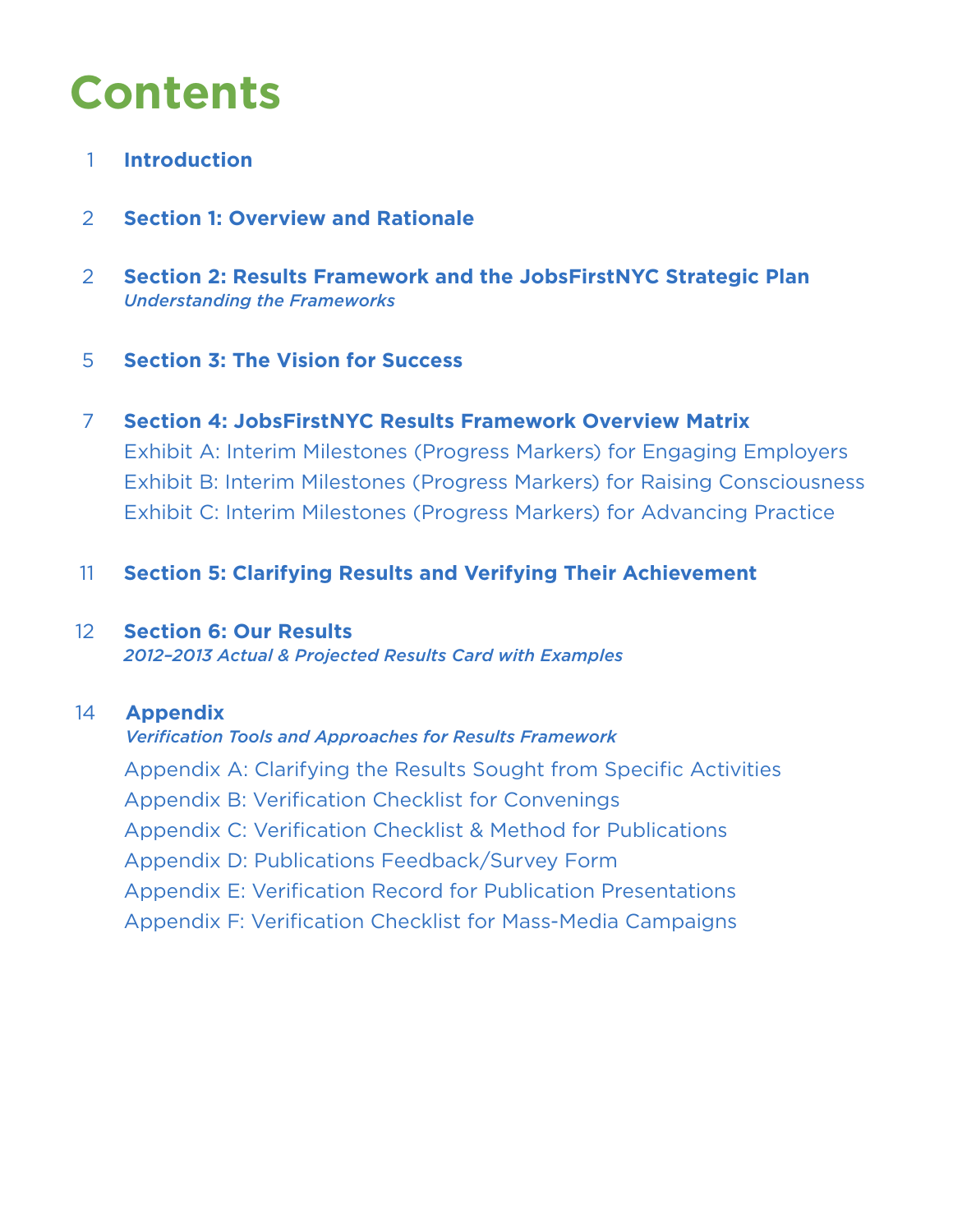## **Introduction**

As JobsFirstNYC matures as an organization, we endeavor to achieve excellence in all that we do in pursuit of our mission, and given the scale, complexity, and societal impact of the problem we are trying to address, this is all the more urgent for us. In New York City alone, 172,000 young people between 18 and 24 are neither in school nor working, and as a society, we face the very real possibility of losing an entire generation of young people who might otherwise be embraced not just as tomorrow's workforce but as a powerful resource of talent that could help drive the economic life of our city *today*.

The importance of this issue and its potential impact inspired us to undertake an effort to better understand how we define and measure success for JobsFirstNYC as an organization. The outcome of that effort is this Results Framework, which serves as a roadmap for our progression toward success. While this document was created with the intention of increasing understanding and engagement among those stakeholders most proximal to us—our staff, key program consultants, the JobsFirstNYC Board of Directors, and our key funders—in undertaking this process we came to realize that it likely has great value to the many practitioners in direct-service organizations, to our colleague organizations, and to other intermediary organizations in the young adult workforce development field that endeavor to connect young people to the labor market. Therefore, we are sharing this document with our wider community.

*What does success mean to JobsFirstNYC as an organization?* In trying to answer this question, we needed to take a step back and reflect on what JobsFirstNYC is as an organization. In thinking about who we are and how we describe ourselves to others, we agreed on the need to be able to better articulate and define our role as an *intermediary* that focuses on young adults in the field of workforce development.

In a time when there is much discussion and debate about the potential transformative power of intermediaries, we feel it necessary to better define what an intermediary is, to describe the kind of intermediary we are, and to quantitatively demonstrate the effectiveness of our methods.

This Results Framework is an articulation of how we plan to better track the work we are doing in order to be able to share with others what we are learning along the way. Given that our BHAG (Big, Hairy, Audacious Goal)—a 5 percent reduction in the out-of-school and out-of-work older young adult population in New York City—is such a monumental task (and one that involves working with many partners and organizations over which we may have less influence), it is important for us to figure out ways to capture the process so that we may build on it to eventually obtain concrete, clear, and more widely understood results.

We hope this effort will provoke a thoughtful discussion in the field about defining and measuring success. As we work to implement this framework, we look forward to hearing from you about your own experiences and getting your feedback on the progress we are making.

JobsFirstNYC March 2014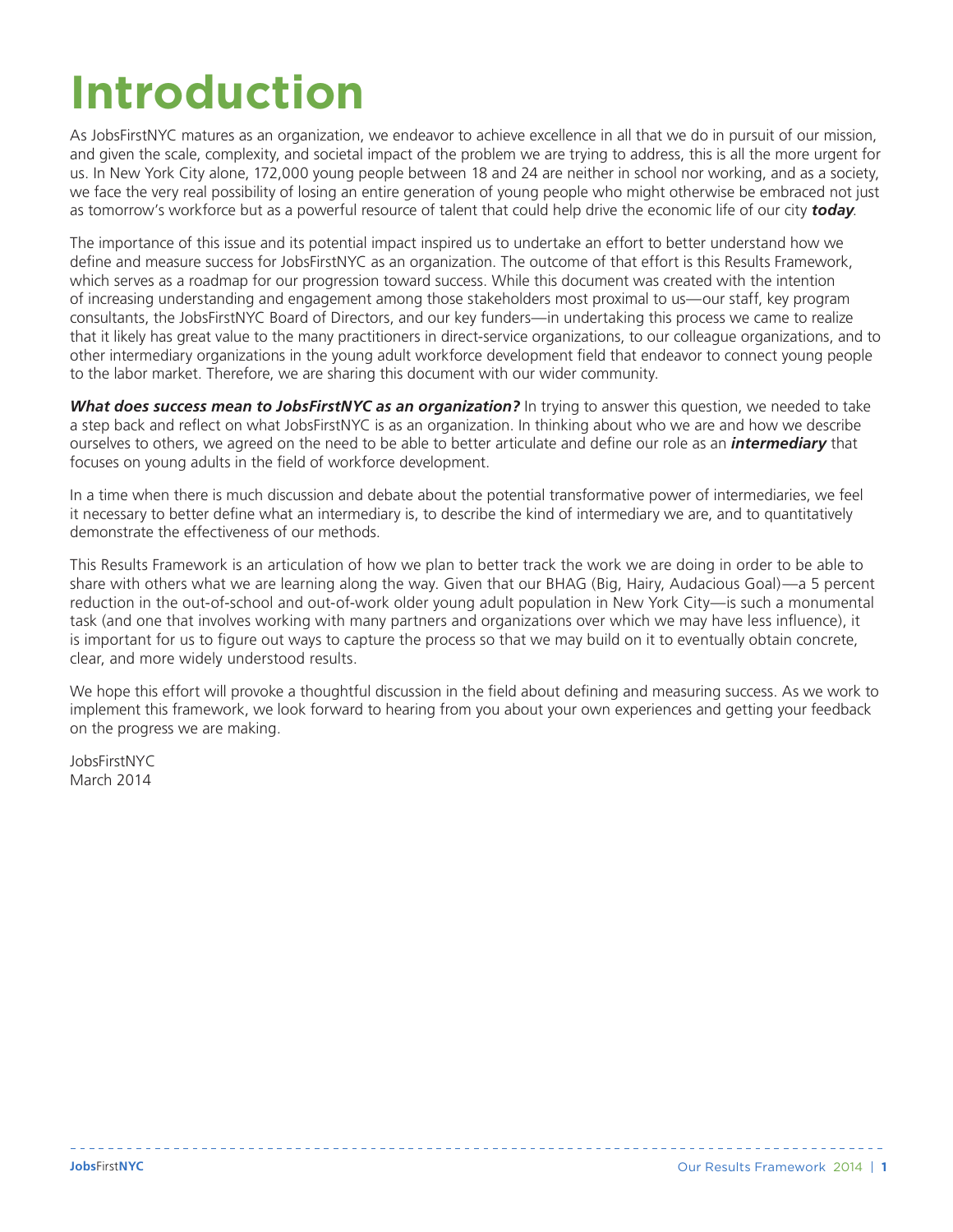## **SECTION 1: Overview and Rationale**

The harsh and complex reality faced by young adults in New York City who are neither in school nor working makes a results framework particularly important for JobsFirstNYC.

"What gets measured gets done" is an old management adage that has stood the test of time. To paraphrase former president of the United States Bill Clinton, now actively involved in philanthropy and social change, "The success of our work is measured by a single question: Are people better off now than when we started?" In the case of both of these statements, the focus is on what is different after the work—the activity—is done. Whether the activity is changing the nature of a system or directly serving individuals in need, results are what matter and define success. Experience has shown that organizations and individuals who manage, guide, and direct their activities by consistent reference to their results out-perform those who manage and guide by tracking their activities alone.

The underpinnings of the Results Framework Approach are straightforward:

- 1. A definition of success, established prior to undertaking activities. This definition centers on what has changed *not* on activities.
- 2. Identification of the evidence that will show whether and to what extent success has been achieved.
- 3. A system for showing progress toward success. This system is built on interim changes believed necessary for success to be achieved.
- 4. A commitment to transparency in our achievement and to measurement of our results.

JobsFirstNYC has adopted this framework as its management approach under the belief that it will lead to high performance as an organization. We are committed to achieving meaningful and measurable results that will improve outcomes for this group of young people.

## **SECTION 2: Results Framework and the JobsFirstNYC Strategic Plan UNDERSTANDING THE FRAMEWORK**

#### Our Mission

To leverage all available community, corporate, human, organizational, private, and public resources to bring out-of-school and out-of-work (OSOW) young adults into the economic life of New York City.

Our mission is constituency focused, as is our BHAG (Big, Hairy, Audacious Goal, à la Jim Collins); see the **Vision for Success** graphic on page 5. However, the work of JobsFirstNYC is largely focused on and oriented toward broader institutional change, precisely because JobsFirstNYC believes that the conditions its constituency faces will not change absent dramatic reform at the systems level. Evidence of this deeply held belief and commitment is found in JobsFirstNYC's participation in the 2012–2013 New York City Workforce Strategy Group, which produced the policy document *Re-Envisioning the New York City Workforce System*, available at http://www.reenvisionworknyc.org. It is also reflected in the release of our own research on the conditions of OSOW young adults in *Barriers to Entry: The Increasing Challenges Faced by Young Adults in the New York City Labor Market*, available at: http://www.jobsfirstnyc.org/projects-and-publications. php/jfnyc-publications/61.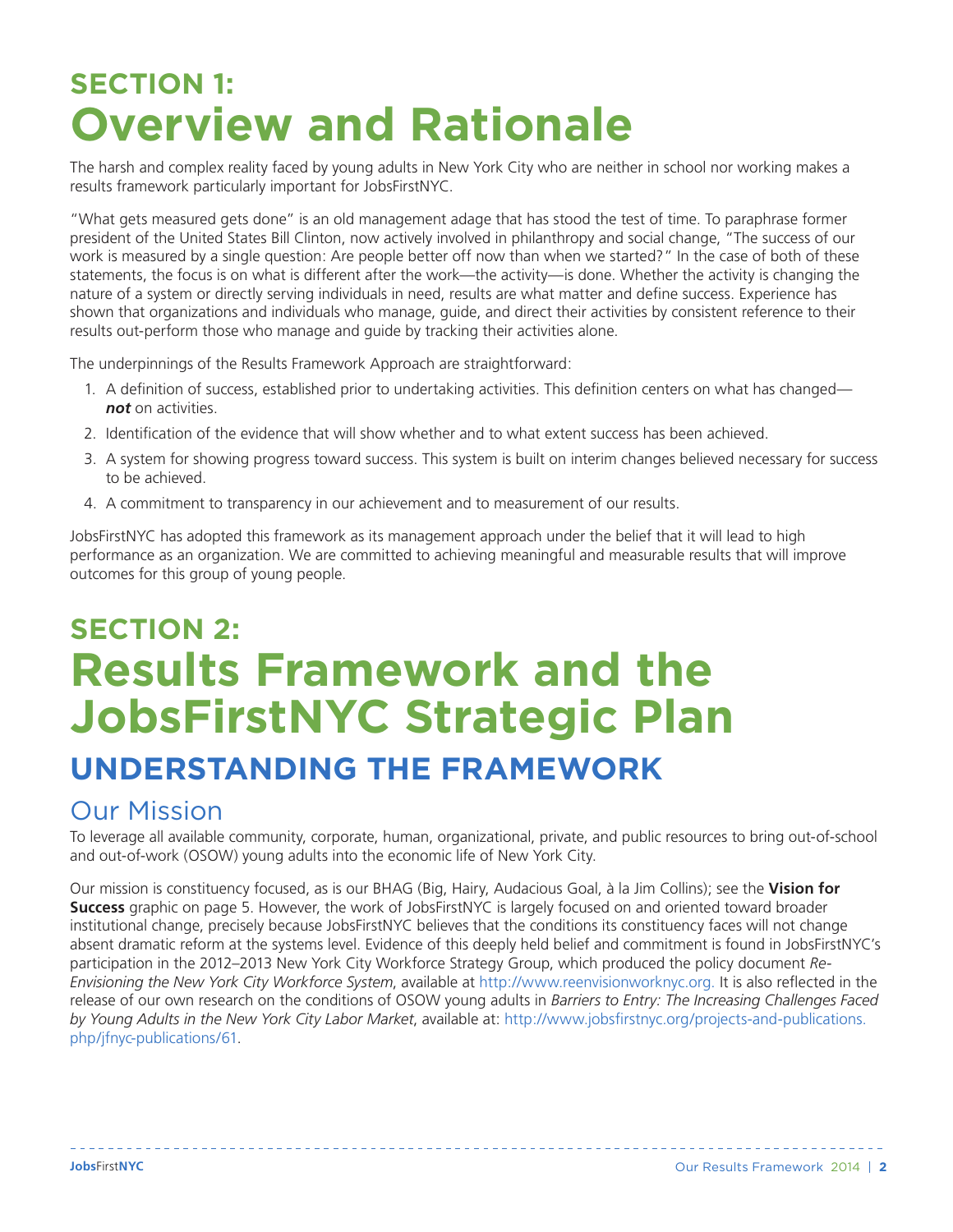#### Our History

In 2006, the New York City Workforce Funders and the Tiger Foundation, with assistance from Public/Private Ventures, laid the groundwork for an organization that would focus attention and resources on the seemingly intractable crisis of disengaged young adults aged 18–24, who were out of school, out of work, and seemingly out of meaningful options to access the labor market as a possible means to self-sufficiency. At the time, New York City contained no neutral, independent mechanism devoted to bridging the public/private divide, promoting more effective investment, encouraging employer involvement, improving provider quality, or identifying and cultivating best practices. No formal structure existed to rationalize what is an irrational, disjointed, and too often mediocre system. JobsFirstNYC has emerged to play this role in the past several years, and this is our primary institutional purpose.

#### Our Vision for Success

Our BHAG is straightforward: We wish to achieve a 5% decrease by 2017 in the number of OSOW young adults. The 5% decrease is determined based on research findings from *Barriers to Entry*. This report identifies over 172,000 OSOW young adults in New York City—highly concentrated in 18 of the city's 55 neighborhoods. JobsFirstNYC's commitment is to reduce this number.

However, what makes this approach to defining success unusual and, frankly, risky is the fact that JobsFirstNYC is *not* a direct-service organization—we do not serve New York City's OSOW young adults directly. To achieve our goal, we will need to bring together many different organizations and people working across multiple systems. Based on the logic model we have developed, which assumes that the present young adult workforce system is not configured to effectively solve the problem, JobsFirstNYC has positioned itself in the field with the intent to change the system, and to do so with anyone or any institution willing to help us advance the cause. While this approach involves a degree of risk—JobsFirstNYC cannot fully control for the actions that others take—our track record dictates that it is possible.

#### Defining and Positioning Ourselves

At its inception, JobsFirstNYC called itself an *intermediary*. In the third sector and in the relatively new school of thought around collective impact, a roughly equivalent term is *backbone organization*. The two are not actually interchangeable and having an understanding of this distinction matters. At the present time, JobsFirstNYC is discerning which description is most accurate and suitable to us based on the way we do our work.

**Intermediary.** Intermediary refers to a nonprofit organization that provides products and services to strengthen nonprofits and/or the non-profit sector, and works in partnership or affiliation with a foundation or group of funders to do so. Intermediaries serve as a means of efficiently and effectively connecting and delivering a range of support services to the nonprofit community.

Intermediaries typically engage in the following activities:

- engaging, convening, and supporting service-providing constituencies
- promoting standards of quality and accountability
- brokering and leveraging resources, including fiscal responsibilities
- advocating for effective policies

**Backbone Organization.** Creating and managing a collective impact initiative requires a separate organization and staff with a specific set of skills to serve as the *backbone* of the effort. Coordination takes time that participating organizations—in this case, employers, workforce providers, and funders—typically do not have to spare.

Backbone organizations engage in the following activities to support and facilitate collective impact:

- guiding vision and strategy
- supporting aligned activities
- establishing shared measurement practices
- building public will
- advancing policy
- mobilizing funding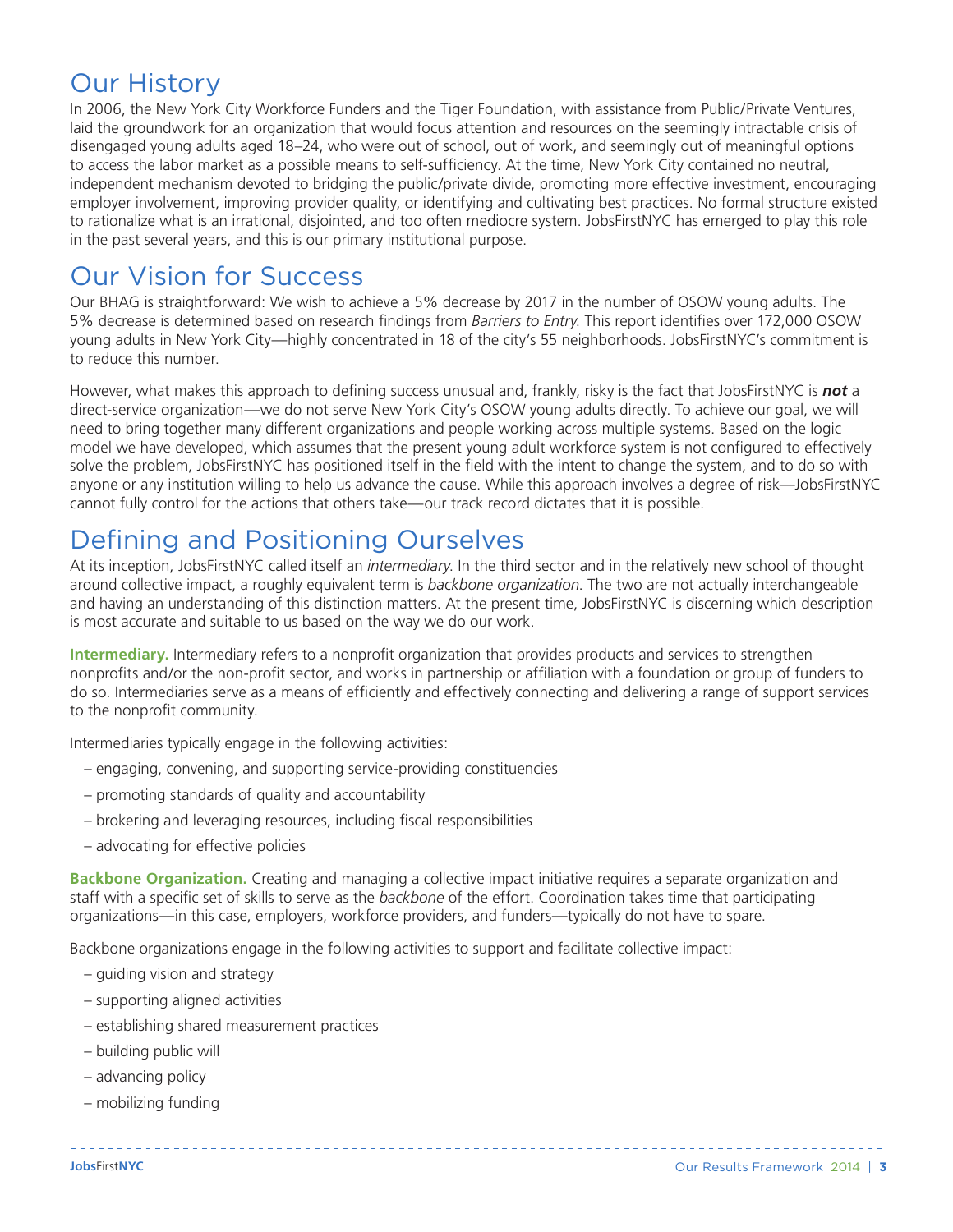In the JobsFirstNYC Strategic Plan—the broadest description of what the organization plans *to do*—nearly all of the activities listed for both intermediary and backbone organizations are articulated, but the least connected of the two activity lists are the following:

- promoting standards of quality and accountability, which JobsFirstNYC views as the Advancing Practice strategy of its Strategic Plan, and
- establishing shared measurement practices, which JobsFirstNYC is not actively pursuing; nevertheless, it has endorsed and articulated the stance outlined in the *Re-Envisioning* report that calls unequivocally for a shared measurement system for the field.

**CRITICAL POINT: One difference between intermediary and backbone organizations is not found in any description of their respective activities. It is, rather, in the perception and acceptance of their role in the field by the field, whether the field is one of geography, content/substance, or both. Does the organization have** *sanctioned legitimacy?* **While not reported or observed this way, it seems that in collective impact initiatives, the backbone organization and its role is recognized, accepted, and agreed to by all those in the field. JobsFirstNYC, in all that it does and achieves, seeks that legitimacy.**

#### Evaluation and Results Framework

Regardless of the descriptions, what matters most are the results of JobsFirstNYC's activities. What is different after JobsFirstNYC does what it does, and what is the connection between what it does and what changes come about as a consequence?

Evaluation, which can be defined as the systematic acquisition and assessment of information to provide useful feedback about an organization's activities, is commonly seen as a necessary step in the determination of the efficacy of what is done, notably over time.

A results framework is even more basic in its definition and operation. As described above, it does the following:

- defines success in terms of results and changes, not services and activities
- identifies and ultimately collects evidence showing whether success has been achieved
- has and uses progress markers, called "milestones," to ensure that an organization is on track to achieve the successes it has deemed important

In a results framework, the focus is on what is different *after* an organization executes its strategy. And the key to a successful results framework begins with a clear definition of success.

The JobsFirstNYC results framework includes six essential elements to achieve success:

- 1. a focus on the middle ground, where behavior is intentional to meeting targets
- 2. the building of assessment into program design and execution, which provides a way to track success
- 3. the use of interim milestones—predictive factors showing that an effort is on course to achievement
- 4. assessment in real time, not after the fact
- 5. insight through interviews and independent verification
- 6. an insistence that programs use learnings, which encourages a bias toward success

This, in turn, triggers JobsFirstNYC to do the following four things:

- 1. Get program people to implement the results framework as a management responsibility.
- 2. Get and use data on achievement in order to manage and track interim measures.
- 3. Hire a verifier to focus on the extent to which targets are achieved.
- 4. Use findings to inform design changes for subsequent program delivery.

These goals apply to how the organization is measuring its own progress toward results, as well as how it endeavors to measure the progress and accomplishments of the field within which it operates.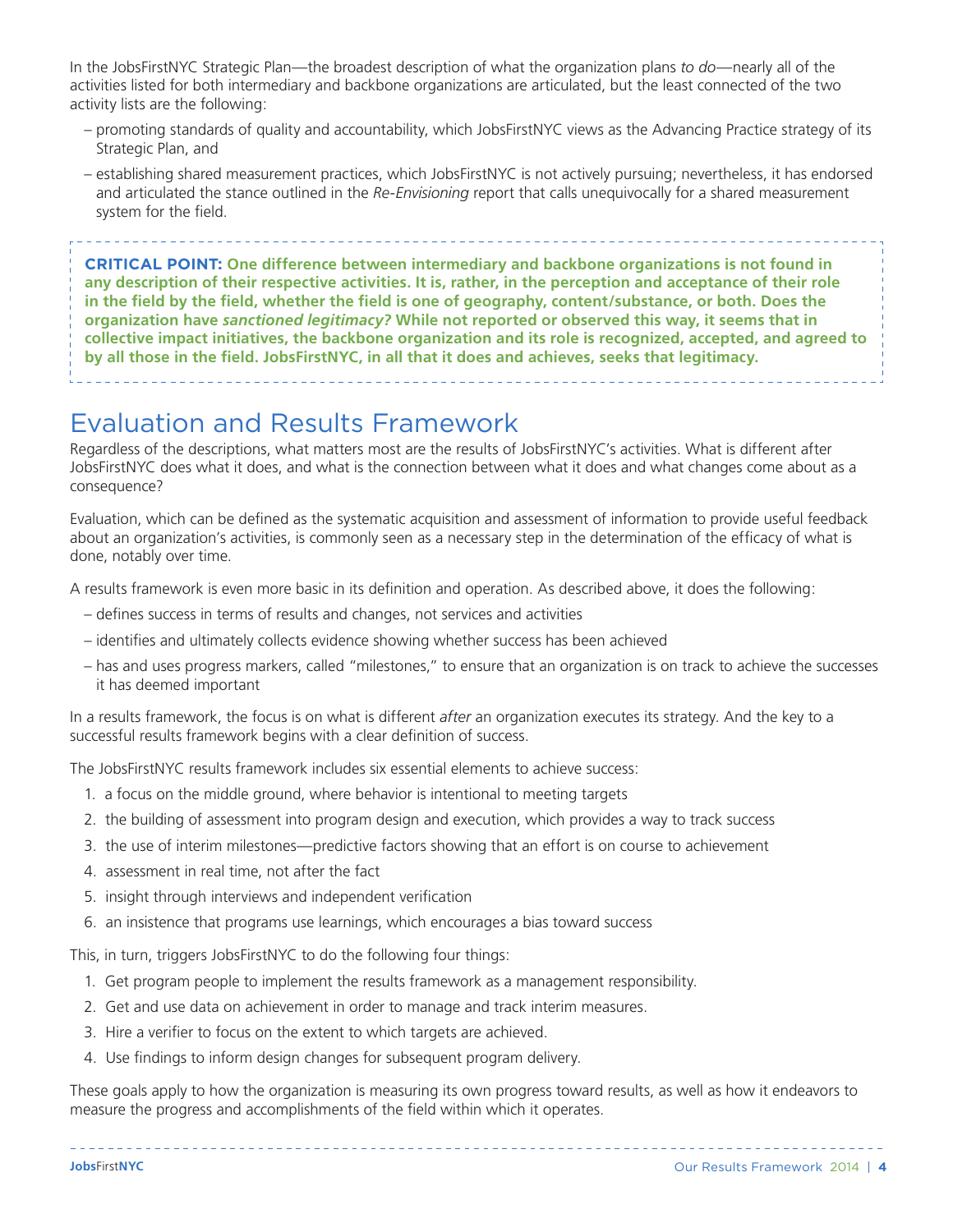## **SECTION 3: THE VISION FOR SUCCESS**

#### What Is the Intention?

JobsFirstNYC's Vision for Success presents the big picture: The alignment of the organization's strategies—what it will do—to produce a changed system for reducing the number of OSOW young adults.

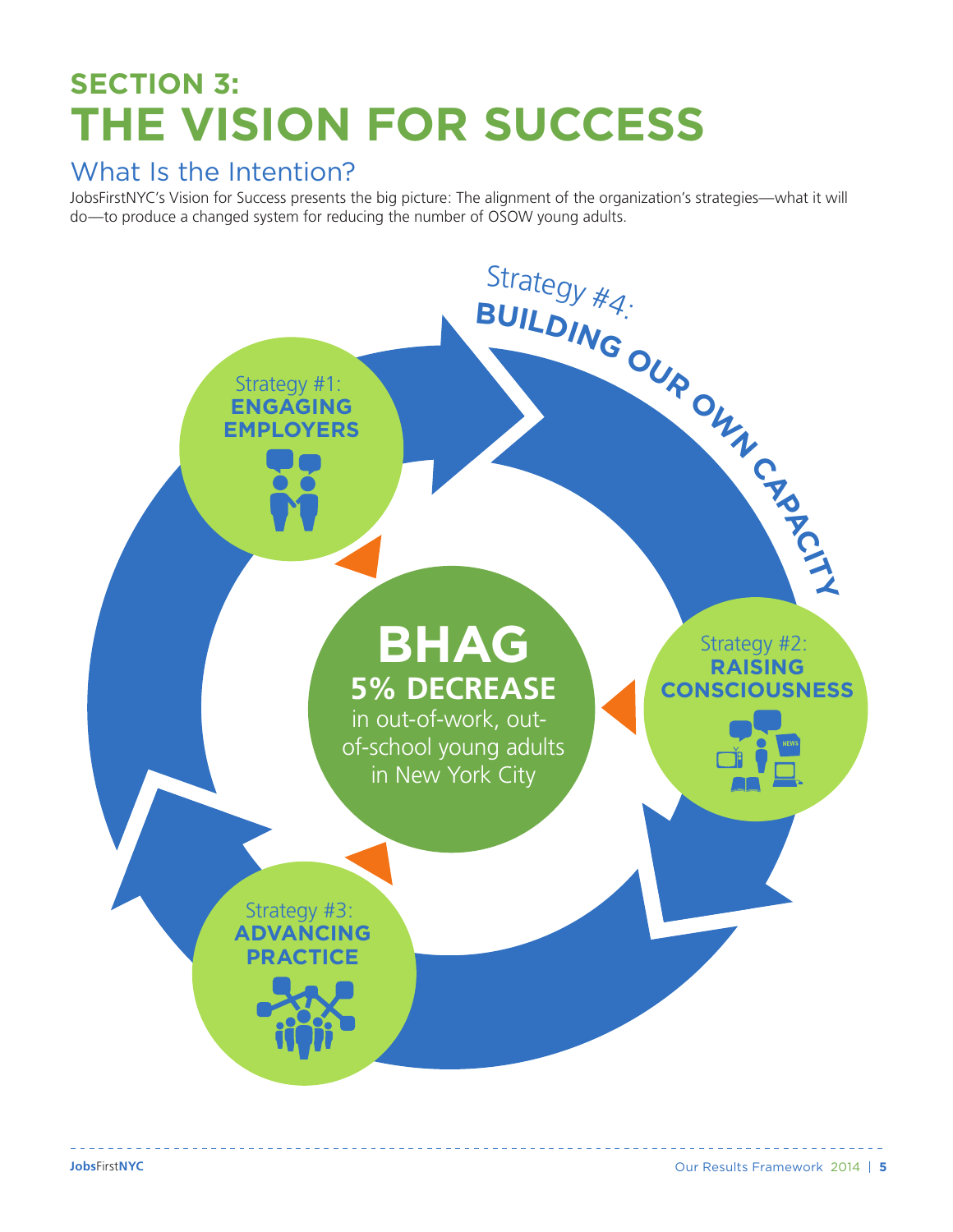The organization has four key strategies:

- **1. Engaging Employers—**Implement a set of activities and projects engaging the key hiring and employment decision makers across all sectors of the New York City economy.
- **2. Raising Consciousness—**Undertake activities and tactics that clearly and measurably highlight the challenges, opportunities, and returns associated with the OSOW young adults of New York City and the workforce field that serves them.
- **3. Advancing Practice—**Launch activities that directly improve services to and resources for OSOW young adults.
- **4. Building Our Own Capacity—**In order to effectively achieve strategies 1–3, JobsFirstNYC must have sufficient resources and capabilities; it must build its own capacity. Success in this fourth strategy is directly connected to the achievement of a changed system. Real capacity, in fact, is verified by results.

The intent behind activities in each strategy area is to change the characteristics of the present system to create a *system of the future* that reduces the number of OSOW young adults in New York City .JobsFirstNYC believes that only by changing the system will things change for OSOW young adults and the employers who could and would employ them.

This framework provides the tools to document and capture the milestones leading to ultimate results and impact at the systems level. Because this change will not happen immediately, smaller changes must be accomplished first; these changes represent the interim milestones sought by JobsFirstNYC in the nearer-term future. A matrix of interim milestones (see Section 3) presents an overview of the results framework used by JobsFirstNYC to define success in that nearer term.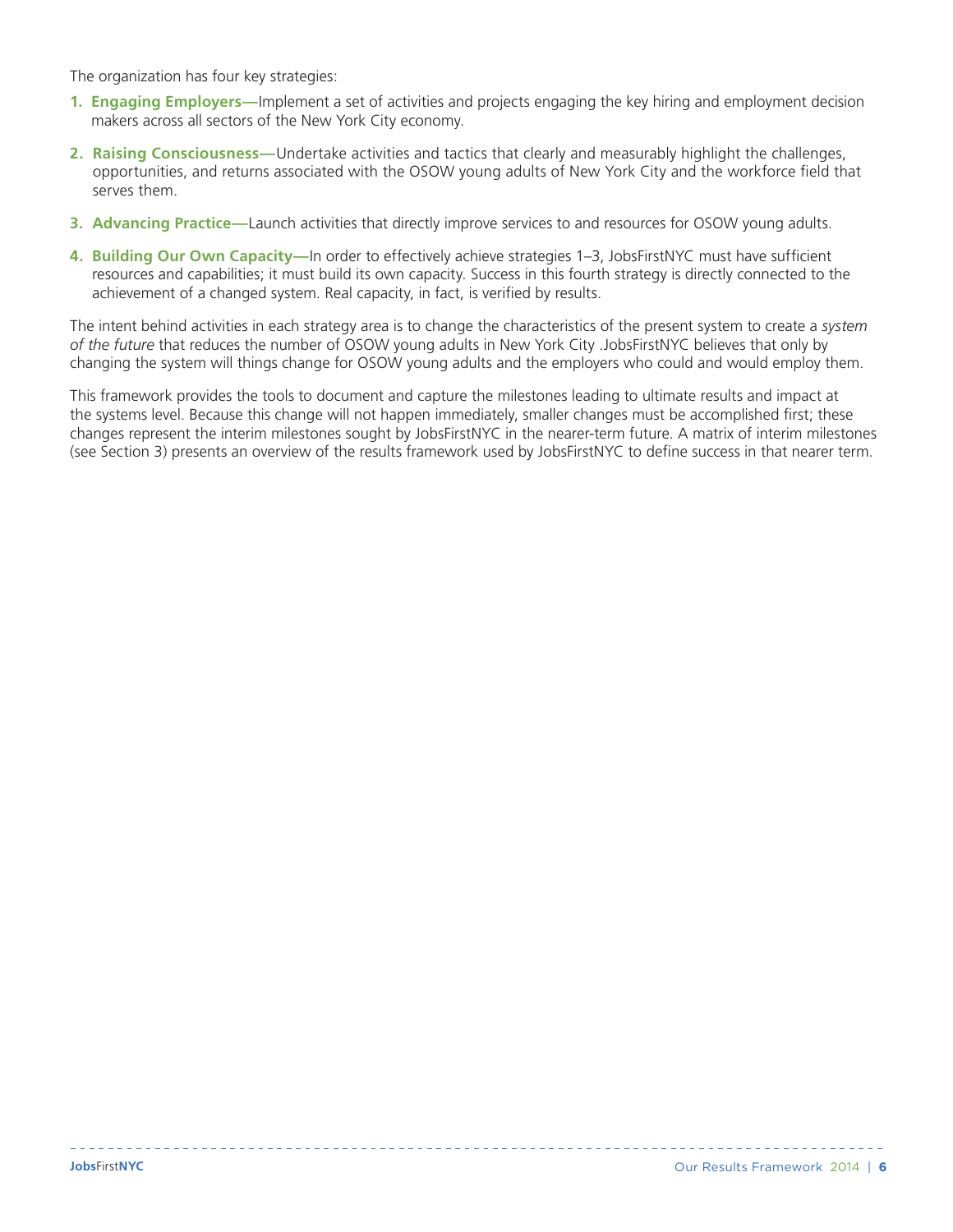## **SECTION 4: JobsFirstNYC Results Framework Overview Matrix**

#### **INTERIM MILESTONES (PROGRESS MARKERS) FOR JOBSFIRSTNYC**

**(BHAG: 5% DECREASE IN OSOW YOUNG ADULTS BY 2017 = "AN IMPROVED SYSTEM")**

#### **EXHIBIT A:**

#### STRATEGY #1: Engaging Employers

| <b>Strategy Ultimate Outcomes:</b><br>(from the Vision for Success graphic and<br>Strategic Plan)<br>- Improved alignment between businesses and young adult<br>workforce organizations | Calendar<br>Year:<br>2013 | <b>Results Over Time:</b><br>(from "Achieving Our Strategic Goal")<br>- All JobsFirstNYC workforce partnerships<br>contribute directly to BHAG in terms of<br>jobs acquired for young adults |
|-----------------------------------------------------------------------------------------------------------------------------------------------------------------------------------------|---------------------------|----------------------------------------------------------------------------------------------------------------------------------------------------------------------------------------------|
| - Emergence of a leader championing the issue of OSOW<br>young adults                                                                                                                   |                           |                                                                                                                                                                                              |
| Creation of an employer leadership sounsil                                                                                                                                              |                           |                                                                                                                                                                                              |

| - Creation of an employer leadership council |  |  |  |  |
|----------------------------------------------|--|--|--|--|
|                                              |  |  |  |  |

| <b>ACTIVITIES/</b><br><b>TACTICS</b>              | <b>PRODUCTS</b>                                         | <b>INTERIM MILESTONES</b><br>Projected (Targets)                                                                                                                                                                      | <b>VERIFICATION</b><br><b>METHODOLOGY &amp;</b><br><b>RESPONSIBILITY</b>                                                                |
|---------------------------------------------------|---------------------------------------------------------|-----------------------------------------------------------------------------------------------------------------------------------------------------------------------------------------------------------------------|-----------------------------------------------------------------------------------------------------------------------------------------|
| Convenings                                        | - Meet the Employer<br>sessions                         | $-$ Total # of participants<br>• # of employers<br>• # of practitioners<br>- # of nonprofits that report having had a<br>specific discussion with employers or having<br>developed a fuller understanding of employer | - Attendance and counts<br>taken by WPTI<br>- Follow-up survey<br>administered at the<br>event and quantified and<br>summarized by WPTI |
|                                                   |                                                         | needs<br>-# of companies/employers that report having<br>done something different as a result of<br>connections                                                                                                       |                                                                                                                                         |
| Demand-Driven<br>Workforce<br><b>Partnerships</b> | - Young Adult<br>Sectoral Employment<br>Project (YASEP) | - # of formal partnerships established (target:<br>three) that utilize a new approach (e.g., the<br>"sectoral approach"; see JobsFirstNYC's<br>two-pager on the Young Adult Sectoral<br><b>Employment Project)</b>    | - JobsFirstNYC records and<br>captures and documents<br>process of learning<br>community developed for<br><b>YASEP</b>                  |
|                                                   |                                                         | $-$ # of nonprofits actively participating in the<br>partnership, as demonstrated by sharing data<br>or serving as referral mechanisms                                                                                |                                                                                                                                         |
|                                                   |                                                         | - # of jobs created as a result of formalized<br>partnerships developed through YASEP                                                                                                                                 |                                                                                                                                         |
|                                                   |                                                         | - # of young adults employed in good jobs                                                                                                                                                                             |                                                                                                                                         |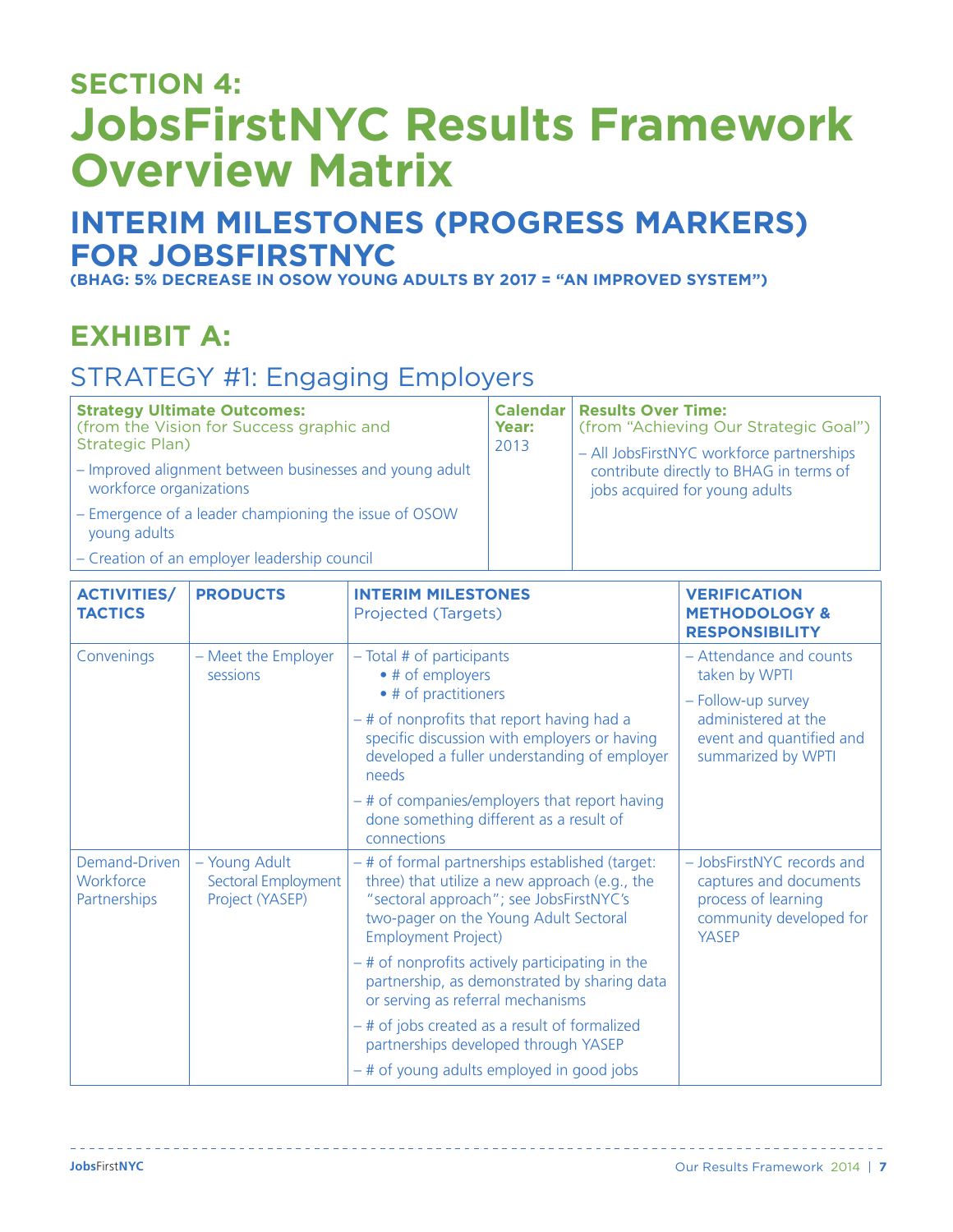### **EXHIBIT B:**

#### STRATEGY #2: Raising Consciousness

| <b>Strategy Ultimate Outcomes:</b><br>(from the Vision for Success graphic)                             | Year: | <b>Calendar   Results Over Time:</b><br>(from "Achieving Our Strategic Goal") |
|---------------------------------------------------------------------------------------------------------|-------|-------------------------------------------------------------------------------|
| - Long-term/permanent attitudinal shifts toward young<br>adults 18-24                                   | 2013  | - One or more leaders emerge as key<br>spokespeople championing the issues of |
| - Elimination of current barriers by recommending policies<br>and laws that consider young adults 18-24 |       | OSOW young adults<br>- An older young adult advocacy platform is              |
| $\vert$ – Increased funding                                                                             |       | developed                                                                     |

| <b>ACTIVITIES/</b><br><b>TACTICS</b>                                                                                                                                                                | <b>PRODUCTS</b>                                                                                                                                                                                                                                          | <b>INTERIM MILESTONES</b><br>Projected (Targets)                                                                                                                                                                                                                                                                                     | <b>VERIFICATION</b><br><b>METHODOLOGY &amp;</b><br><b>RESPONSIBILITY</b>                                                                                                                                                                                                                                                                                                                                                                                                         |
|-----------------------------------------------------------------------------------------------------------------------------------------------------------------------------------------------------|----------------------------------------------------------------------------------------------------------------------------------------------------------------------------------------------------------------------------------------------------------|--------------------------------------------------------------------------------------------------------------------------------------------------------------------------------------------------------------------------------------------------------------------------------------------------------------------------------------|----------------------------------------------------------------------------------------------------------------------------------------------------------------------------------------------------------------------------------------------------------------------------------------------------------------------------------------------------------------------------------------------------------------------------------------------------------------------------------|
| Crafting,<br>commissioning,<br>publishing, and<br>distributing<br>policy and<br>position papers<br>and technical<br>documents<br>(including<br>those in which<br>JobsFirstNYC is<br>a collaborator) | - Going Beyond the Bottom<br>line<br>- Now Hiring<br>- Understanding Interim<br><b>Progress Milestones</b><br>- National Work Readiness<br>Credential: Who Pays the<br>Price?<br>- Barriers to Entry<br>- Make Room for the 35%<br>- Labor Market Survey | $-$ # of presentations on subject<br>$-$ # of individuals receiving or<br>requesting a publication<br>-# of hits to website directed<br>to publication<br>$-$ # of individuals who indicate<br>having taken an action or<br>made a change as a result of<br>a publication<br>$-$ # of citations or number of<br>appearances in press | - JobsFirstNYC count of events and<br>presentations on the publication<br>by JobsFirstNYC or others<br>- JobsFirstNYC count of specific<br>distribution and count of<br>distribution by others<br>- JobsFirstNYC count of website hits<br>directed to publications<br>- Focus group or sample self-report<br>from feedback forms collected by<br>JobsFirstNYC staff<br>- Count from "clipping service" or<br>other "citation or impact indices"<br>tracked by JobsFirstNYC staff |
| <b>Broad public</b><br>campaign to<br>humanize<br>the problem<br>or highlight<br>conditions of<br>young adults                                                                                      | - Bus and subway ads<br>- Public service<br>announcements (PSAs)<br>$-$ Billboards                                                                                                                                                                       | $-$ # of PSAs<br>$-$ # of billboards<br>$-$ # of bus and subway ads<br>- Intensity: how often and for<br>how long<br>$-$ # and type of audiences<br>reached                                                                                                                                                                          | - Data from the groups that<br>implement the campaign (their<br>stats from past campaigns)                                                                                                                                                                                                                                                                                                                                                                                       |

 $=$   $-$ 

\_\_\_\_\_\_\_\_\_\_\_\_\_\_\_\_\_\_\_\_\_\_\_\_\_\_\_\_\_\_\_

<u>. . . . . . . . . . . . .</u>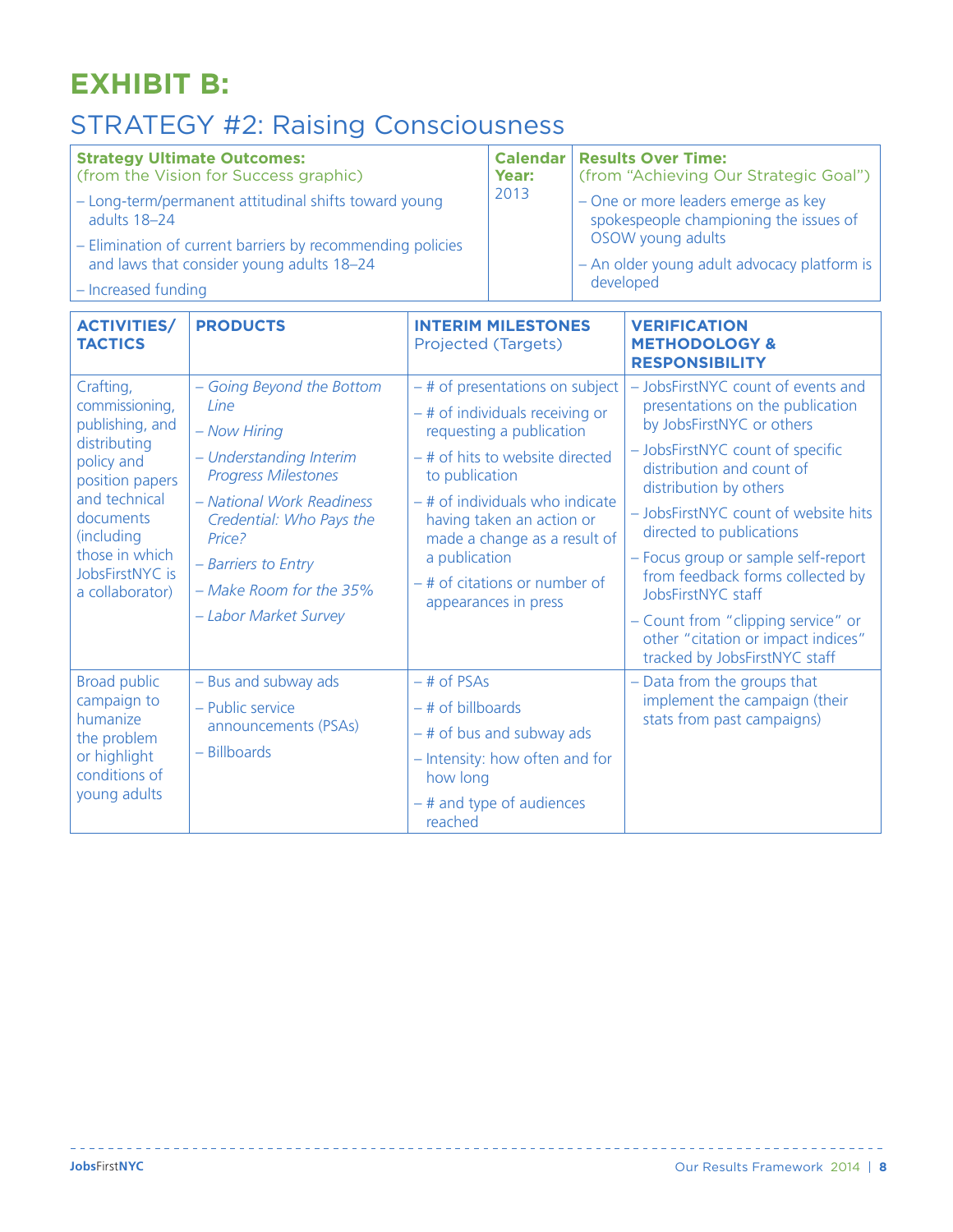### **EXHIBIT C:**

## STRATEGY #3: Advancing Practice

| <b>Strategy Ultimate Outcomes:</b>                                                                  |       | <b>Calendar   Results Over Time:</b>                                                    |
|-----------------------------------------------------------------------------------------------------|-------|-----------------------------------------------------------------------------------------|
| (from Strategic Plan)                                                                               | Year: | - BON, LESEN, and Restaurant Industry                                                   |
| - Establishment of JobsFirstNYC as a central and critical voice<br>in the articulation of standards | 2013  | Partnership meet individual targets for<br>placement and retention                      |
| - Adoption of promising practices by members of the field                                           |       | - Standard results framework is finalized                                               |
| - Application of results framework by members of the field                                          |       | and agreed to by majority of players in<br>the field                                    |
| - Unified definition of milestones and outcomes young adults                                        |       |                                                                                         |
| - More jobs secured by unemployed young adults                                                      |       | - At least one new workforce partnership is<br>up and running in the next twelve months |

| <b>ACTIVITIES/</b><br><b>TACTICS</b> | <b>PRODUCTS</b>                                                                                                                                                            | <b>INTERIM MILESTONES</b><br>Projected (Targets)                                                                                                                                                                                                                                                            | <b>VERIFICATION</b><br><b>METHODOLOGY &amp;</b><br><b>RESPONSIBILITY</b>                                                                                                                                                                                                                                                  |
|--------------------------------------|----------------------------------------------------------------------------------------------------------------------------------------------------------------------------|-------------------------------------------------------------------------------------------------------------------------------------------------------------------------------------------------------------------------------------------------------------------------------------------------------------|---------------------------------------------------------------------------------------------------------------------------------------------------------------------------------------------------------------------------------------------------------------------------------------------------------------------------|
| Convenings                           | - Job Developers'<br>Networking<br><b>Breakfasts</b><br>$-CBO Network$<br><b>Meetings</b><br>– Employer<br>Engagement<br><b>Practitioner Work</b><br><b>Group Meetings</b> | - # of individuals who attend at least two<br>meetings<br>- # of participants who indicate having learned<br>concrete tools or practices or who express an<br>intention to try out a tool or practice<br>$-$ # of participants or organizations that confirm<br>having used or tried out a tool or practice | - Attendance sheets<br>recorded and analyzed<br>by the host group or<br>JobsFirstNYC<br>- End-of-session<br>feedback form or survey<br>administered, collated,<br>and reported by the host<br>group or JobsFirstNYC<br>- Follow-up survey,<br>interview, or focus<br>groups administered by<br>contractor or JobsFirstNYC |

---------------------------------

 $\omega$   $\omega$ 

\_\_\_\_\_\_\_\_\_\_\_\_\_\_\_\_\_\_\_\_\_\_\_\_\_\_\_\_\_\_\_\_\_\_\_\_\_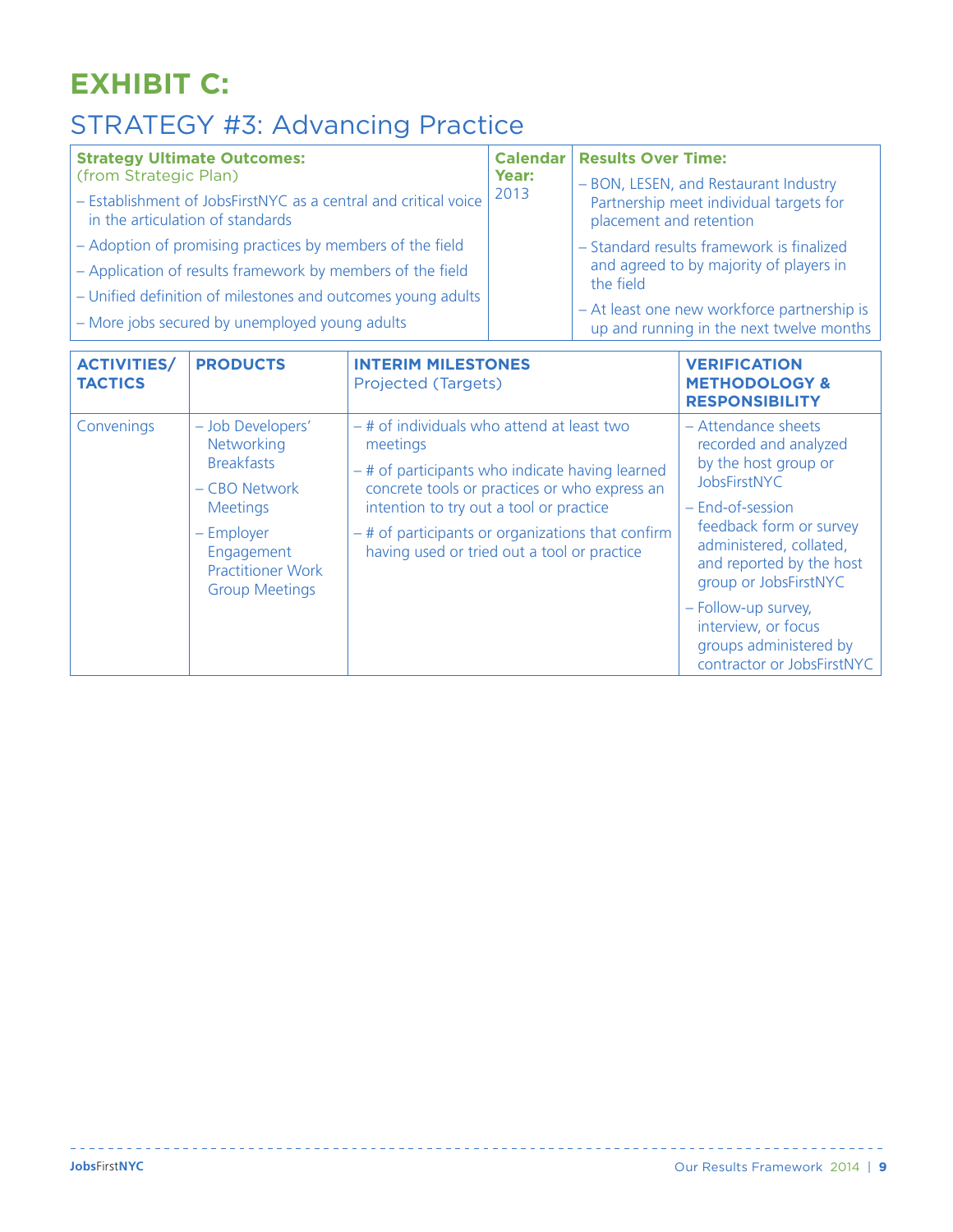#### STRATEGY #4: Building Our Own Capacity

**Any organization must rely on the strength and expansion of its own capacity in order to fulfill its vision and meet its organizational goals. Accordingly, the 4th strategy area is in many ways the most important and is that upon which all the other strategies are built in order to help the organization achieve its BHAG.** 

#### **A SPECIAL NOTE ABOUT RAISING CONSCIOUSNESS, THE POLICY AND ADVOCACY STRATEGY OF JOBSFIRSTNYC**

**The Raising Consciousness strategy seeks to reduce structural barriers—practices, policies, and laws, particularly of the government—that are part of the present system and that inhibit it from achieving maximum efficiency. The effort to enhance system efficacy, efficiency, and effectiveness in terms of results for OSOW young adults requires a long-term effort. As a result, the progress markers of change may be few and far between. Early progress markers are often outputs, which are counts of products created and of individuals and organizations supporting or reading the products. Ultimately,** *real* **outcomes must be confirmed in order to judge and evaluate the effort.** 

**Nevertheless, using outputs in this arena is an effective first step. Possible outputs to track early in the effort to raise consciousness include the following:**

- **number and type of outreach awareness activities (e.g., PSAs, billboards, bus and subway ads)**
- **number and type of audiences reached (e.g., stats available from vendors)**
- **intensity of outreach: how often, how saturated**

**See** *Measuring Advocacy and Policy***, prepared for the Annie E. Casey Foundation, 2007.**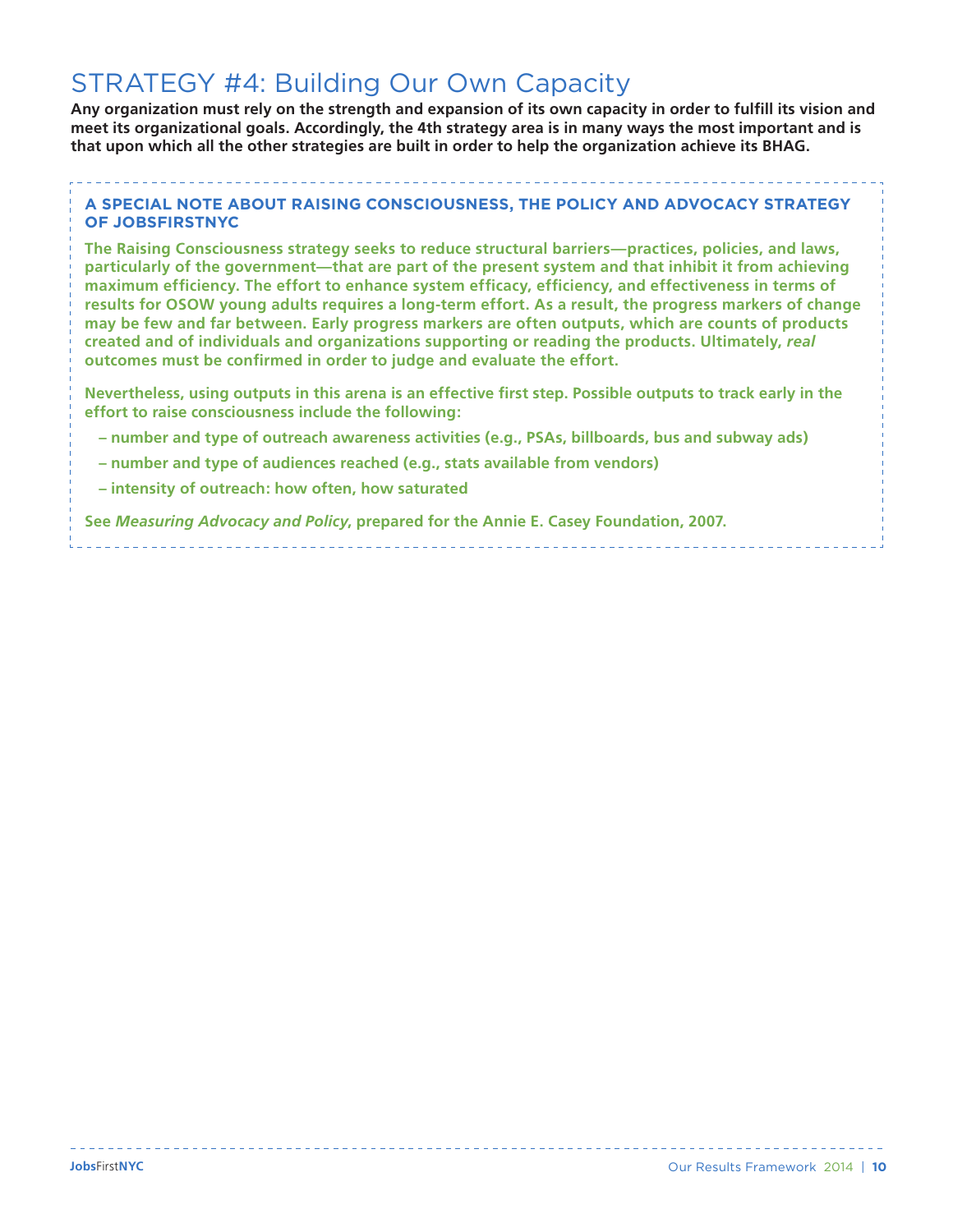## **SECTION 5: Clarifying Results and Verifying Their Achievement**

The following pages outline the internal procedures and steps that JobsFirstNYC will use to implement this results framework. They offer a step-by-step guide for staff and contractors to make the framework operational. In addition, they include sample or model verification approaches and instruments for use in efforts to confirm that the results sought from various activities and initiatives have actually been achieved and to what extent. Before we can count, we need to know what to count. In all cases, following these steps requires a clear designation of who will actually perform the work and who is responsible for the work product.

There are three basic steps to the process:

**1. Gain clarity on the results that JobsFirstNYC seeks.** Whether termed "target setting" or "projecting results," each activity or initiative must define what it is that will be different after the activity is carried out. For long-term activities, defining milestones in terms of what will be different at the small-scale or short-term level is important.

It is recommended that this process be kept simple. For each discrete activity, staff should do two things:

- Ask why the activity is conducted. What does JobsFirstNYC want to be different or to change?
- Determine what evidence is required and can be collected to measure whether the change has materialized.

*See Appendix A for a sample format to guide these considerations.*

#### **2. Collect the evidence.**

– Design a method for collecting evidence. Examples include attendance counts, surveys, interviews, observations, and focus groups.

*See Appendices B–F for sample formats and templates for verification instruments.*

#### **3. Tally, array, analyze, cross reference and use.**

- **Tally:** Count responses or observations and record them in as simple a format as possible; a spreadsheet is recommended as the easiest tool.
- **Array:** Arrange the counts in connection with strategies and larger outcomes for use as progress markers/milestones.
- **Analyze:** Match results to the "why" column of the initial exercise and to the original assumptions about why the change sought would occur.
- **Cross Reference:** Consider areas of collected evidence that have bearing on other areas of JobsFirstNYC's work; find and highlight connections and correlations in the results-related data JobsFirstNYC collects.
- **Use:** Make program changes when results do not match targets—and communicate and publish results when they do!

Note: Many of JobsFirstNYC's activities and initiatives may be part of two or more strategies. The operation of the framework will be simpler if the same or similar verification approaches are used for various activities, even if undertaken as part of different strategies.

The following activities are covered by the verification instruments presented for exhibit in Section 4:

- convenings and events
- communications and external relations
- publications: commissioned research, advocacy briefs, etc.
- partnership building; laying the groundwork for workforce partnerships to benefit out-of-school and out-of-work (OSOW) young adults
- presentations and mass-media campaigns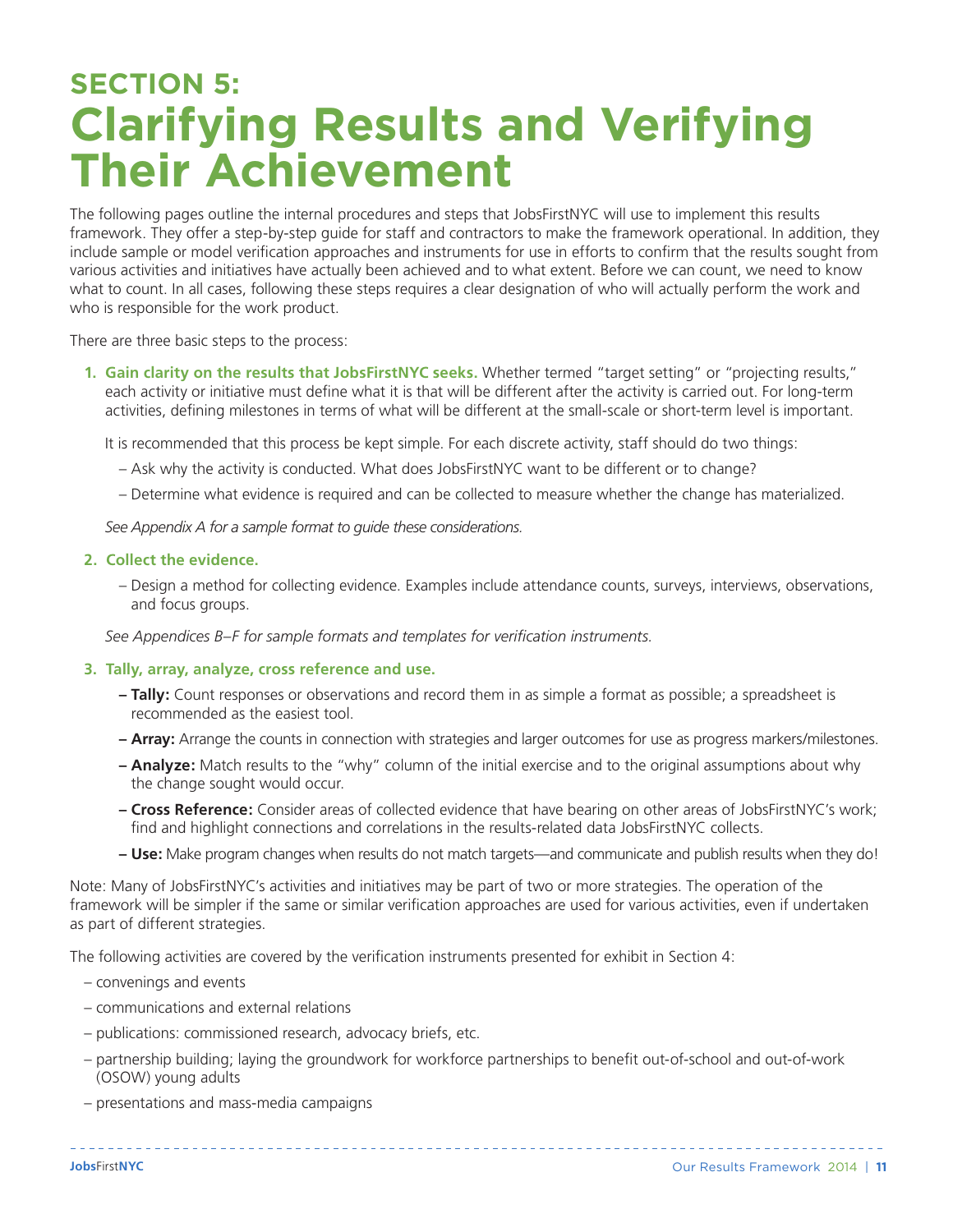## **SECTION 6: Our Results**

### **2012–2013 ACTUAL & PROJECTED RESULTS CARD WITH EXAMPLES**

#### STRATEGY #1: Engaging Employers

Involves implementing a set of the activities and projects by JobsFirstNYC with a full range of individuals who play key roles in the hiring or employment decisions in the business, commercial, nonprofit, and government sectors of the economy (from the Strategic Plan).

| 2012                                                                                                              | 2013                                                                                                                                                                                     |
|-------------------------------------------------------------------------------------------------------------------|------------------------------------------------------------------------------------------------------------------------------------------------------------------------------------------|
| <b>Convenings</b><br>Employer Engagement Practitioner Work Group<br>$-3$ meetings<br>$-11$ individuals on average | Employer Engagement Practitioner Work Group<br>$-2$ meetings<br>$-11$ individuals on average<br>Job Developers' Networking Breakfasts (March)<br>- 75 attended (providers and employers) |
| Meet the Employers<br>$-1$ event<br>- 60 individuals 4 employers on panel                                         | $-96\%$ rated the event as valuable                                                                                                                                                      |
| Job Developers' Networking Breakfasts<br>$-4$ events<br>- 440 total attendance/participation                      |                                                                                                                                                                                          |

#### STRATEGY #2: Raising Consciousness

Involves increasing urgency and awareness concerning the out-of-school and out-of-work young adult challenge. JobsFirstNYC implements activities and tactics that clearly highlight the challenges, opportunities, and returns associated with out-of-school and out-of-work young adults and the young adult workforce field (from the Strategic Plan).

| 2012                                                                                                                                                                          | 2013                                                                                                                                                                                  |
|-------------------------------------------------------------------------------------------------------------------------------------------------------------------------------|---------------------------------------------------------------------------------------------------------------------------------------------------------------------------------------|
| <b>Social Media</b><br>22 e-blasts on issues or policy<br>- 675 individuals received<br>- 101 individuals opened                                                              | <b>Publication Release Event</b><br><i>Barriers to Entry—a commissioned study</i><br>Event Results:<br>- 120 individuals attended                                                     |
| <b>Publications-Commissioned/Written/Distributed</b><br>– National Work Readiness Credential (NWRC): Who<br>Pays the Price?<br>- Going Beyond the Bottom Line<br>– Now Hiring | -63 responded to questions<br>- 52 indicated they would apply a learning in their own<br>setting<br>$-51$ indicated they would share the info with a total<br>of over 400 individuals |
| <b>Email Distribution</b><br>$-1,991$ emails sent<br>-346 emails opened<br>- 31 publications downloaded                                                                       |                                                                                                                                                                                       |
| <b>Presentation/Events</b><br>$-4$ events<br>$-233$ individuals<br>$-29$ organizations                                                                                        |                                                                                                                                                                                       |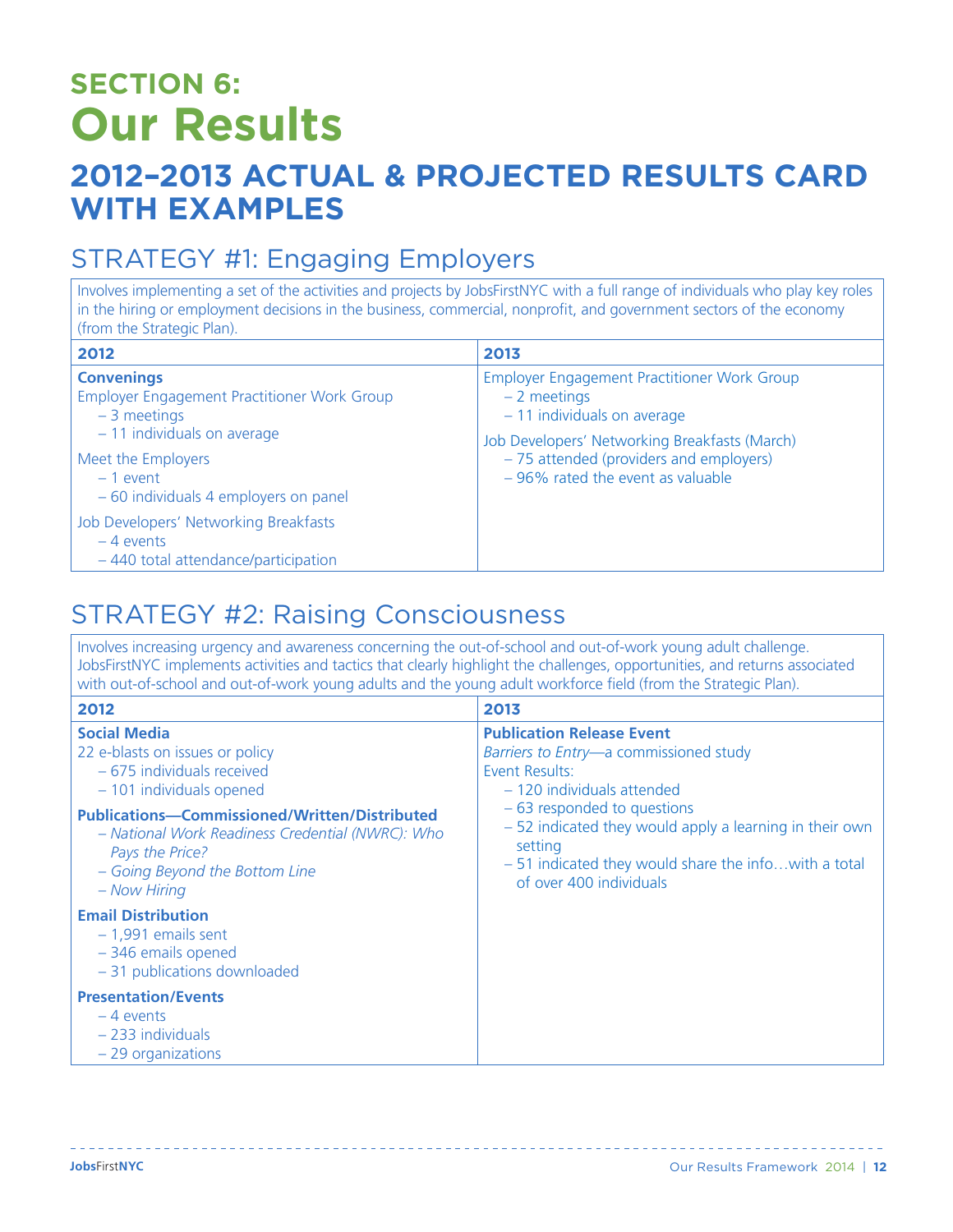#### STRATEGY #3: Advancing Practice

Involves a set of activities that directly improve services, programs, and products of organizations that serve the young adult population 18 to 24 years of age. Activities will also improve resources for organizations, including staff and funding allocated for out-of-school/work young adults. This includes the development and continuation of several workforce partnerships that focus on communities where greater concentrations of out-of-school and out-of-work young adults live, or where fewer resources to potentially serve them currently exist (from the Strategic Plan).

| 2012                                                                                                                                                                                                                                              | 2013                                                                                                                                                                                                                                                                                                                                                                                                                    |
|---------------------------------------------------------------------------------------------------------------------------------------------------------------------------------------------------------------------------------------------------|-------------------------------------------------------------------------------------------------------------------------------------------------------------------------------------------------------------------------------------------------------------------------------------------------------------------------------------------------------------------------------------------------------------------------|
| <b>Convenings</b><br><b>CBO Network Meetings</b><br>$-4$ convenings<br>- 75 individuals on average                                                                                                                                                | The critical change to field practice sought by JobsFirstNYC in<br>2013 was the creation of partnerships that meet the qualifications<br>of the Young Adult Sectoral Employment Project. Request<br>features include:                                                                                                                                                                                                   |
| Juvenile Justice Group<br>$-9$ events<br>-375 total attendance                                                                                                                                                                                    | <b>Milestones</b><br><b>Actual</b><br>- 5 orientations attended by<br>210<br>individuals representing                                                                                                                                                                                                                                                                                                                   |
| <b>Publications-Commissioned/Written/</b><br><b>Distributed</b><br>- Barriers to Entry<br>- Understanding Interim Progress Milestones<br><b>Email Distribution</b><br>$-1,028$ emails sent<br>- 179 emails opened<br>- 36 publications downloaded | 61 organizations<br>-28 organizations responded<br>to the Letter of Intent (L.O.I.)<br>to participate in learning<br>community<br>- TBD-up to 5 partnerships                                                                                                                                                                                                                                                            |
|                                                                                                                                                                                                                                                   | <b>Note</b> that this is not a list of activities of JobsFirstNYC, but rather<br>a set of actions on the part of young adult workforce practitioners<br>and their respective organizations that JobsFirstNYC considers to be<br>a "road map" or "result trail" to reach the result of 5 active Young<br>Adult Sectoral programs "up and running" by 2014. Results in green<br>indicate actual results achieved to-date. |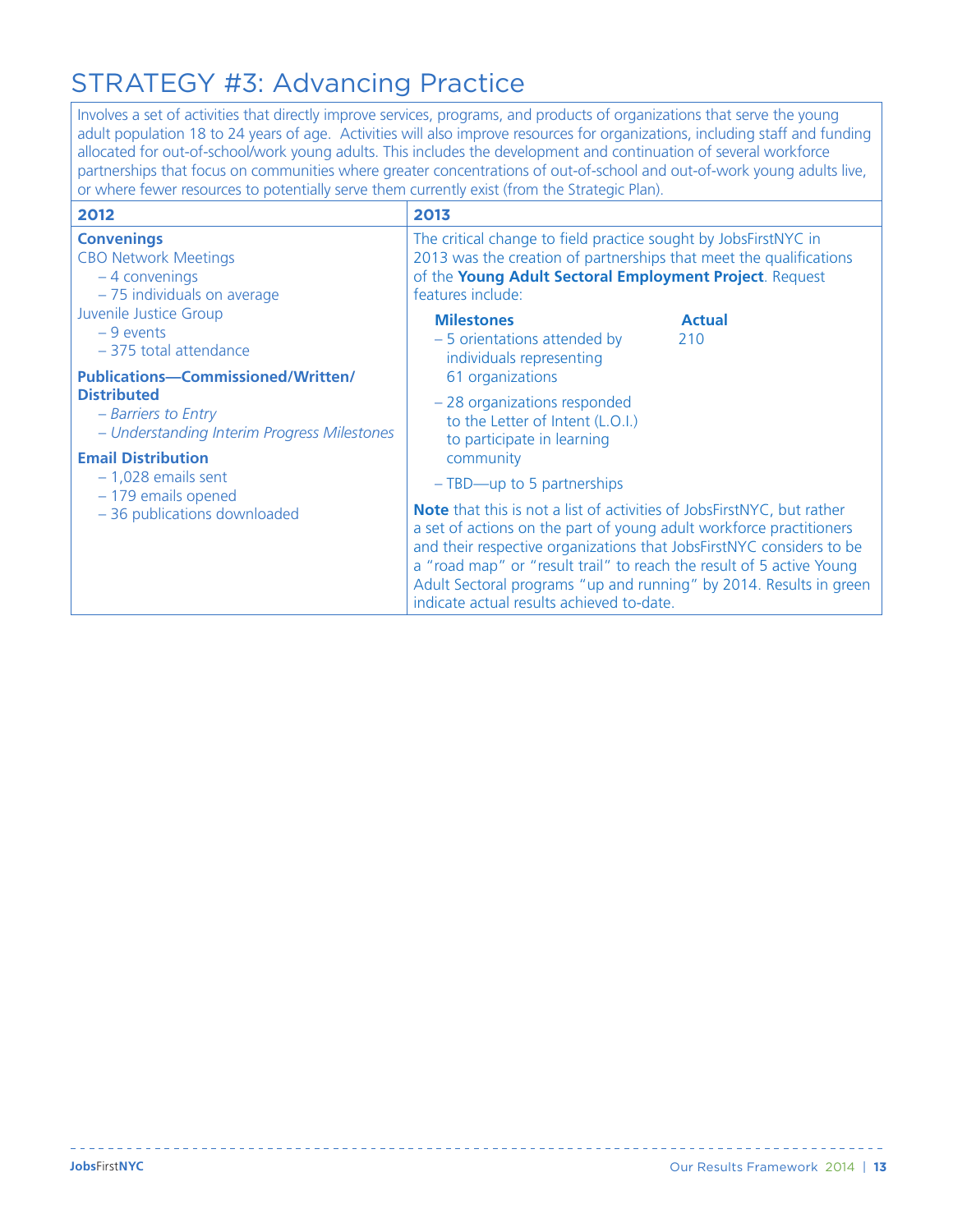## **Appendix VERIFICATION TOOLS AND APPROACHES FOR RESULTS FRAMEWORK**

Appendix A: Clarifying the Results Sought from Specific Activities 

- Appendix B: Verification Checklist for Convenings
- Appendix C: Verification Checklist & Method for Publications
- Appendix D: Publications Feedback/Survey Form
- Appendix E: Verification Record for Publication Presentations
- Appendix F: Verification Checklist for Mass-Media Campaigns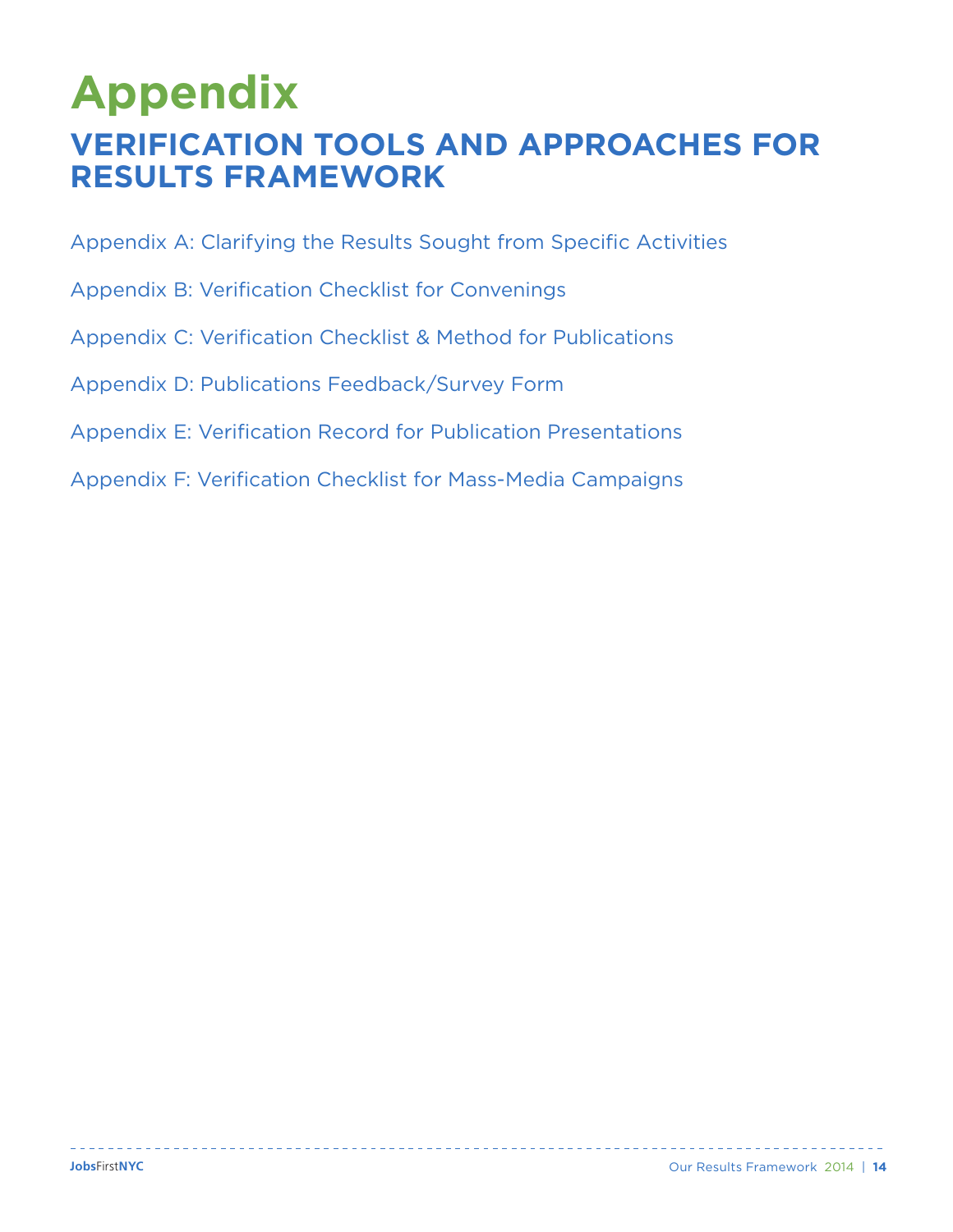### **APPENDIX A:**

### Clarifying the Results Sought from Specific Activities

(not connected to any particular strategy)

| <b>CONVENINGS</b>                                                               | <b>WHY</b> | <b>DEFINITION OF SUCCESS</b> |
|---------------------------------------------------------------------------------|------------|------------------------------|
| <b>Job Developers' Networking</b><br><b>Breakfasts</b>                          |            |                              |
| <b>CBO Network Meetings</b>                                                     |            |                              |
| <b>Employer Engagement</b><br><b>Practitioner Work Group</b><br><b>Meetings</b> |            |                              |
| <b>Meet the Employer Events</b>                                                 |            |                              |

<u>. . . . . . . . . . . . . . .</u>

 $\frac{1}{2}$  =  $\frac{1}{2}$  =  $\frac{1}{2}$  =  $\frac{1}{2}$  =  $\frac{1}{2}$  =  $\frac{1}{2}$  =  $\frac{1}{2}$ 

----------------------------------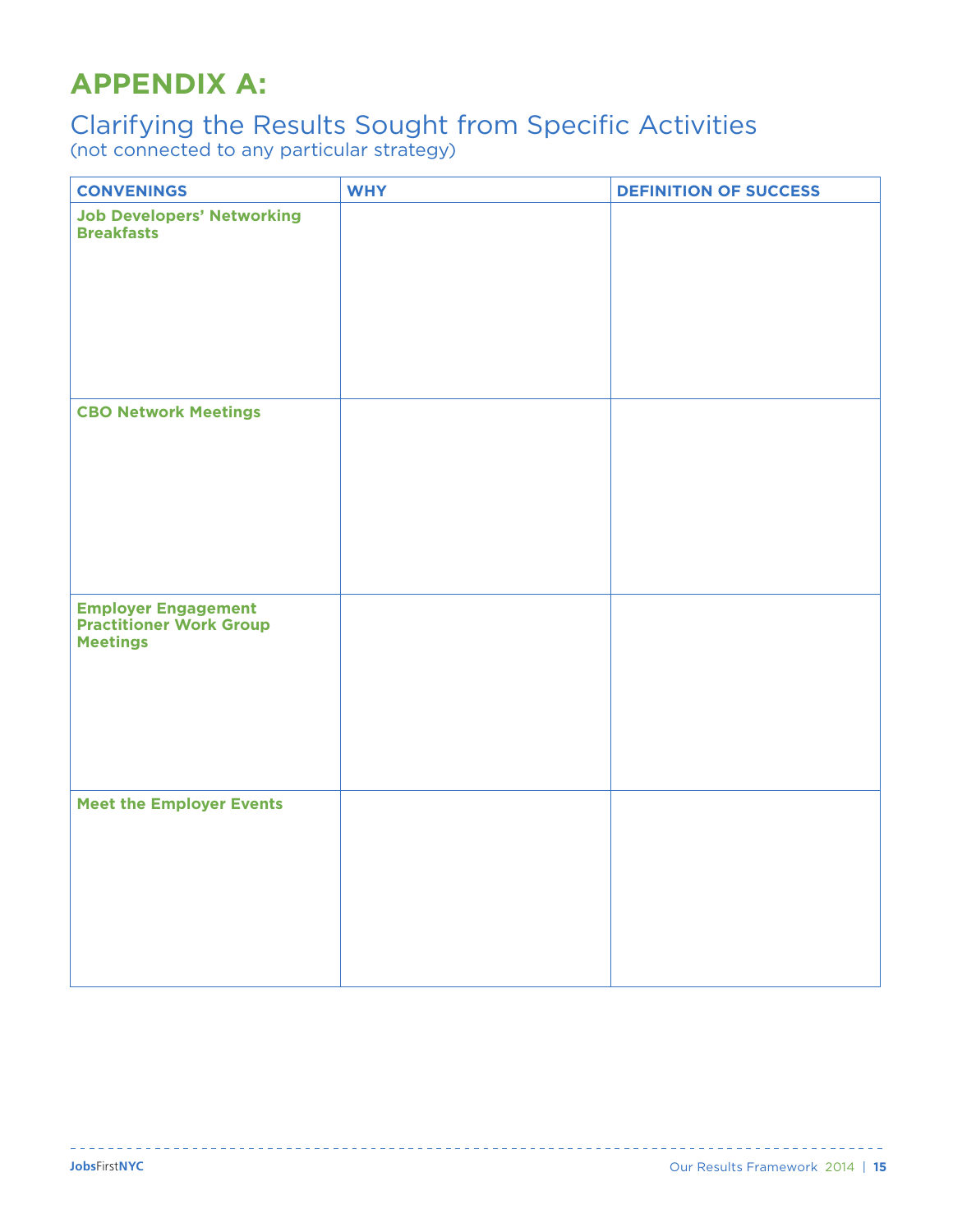### **APPENDIX B:**

#### Verification Checklist for Convenings

This verification checklist applies to all *convening activities* of JobsFirstNYC, regardless of the strategy to which they are connected.

At present, these activities include the following (there may be more):

- Job Developers' Networking Breakfasts
- CBO Network Meetings
- Employer Engagement Work Group Meetings
- Meet the Employer Events

These results will be counted for each convening and totaled according to the frequency of the meeting (e.g. quarterly, two times a year or yearly):

#### **A. At meeting opening (from attendance/sign-in sheets):**

- # of individuals in attendance
- # of organizations represented
- # of individuals regularly in attendance (at least two times)
- # of organizations regularly represented (at least two times)

#### **B. At the end of each meeting (from end-of-session feedback forms):**

- # of individuals reporting high satisfaction with meeting
- # of individuals reporting "networking" with peers
- # of individuals reporting a deeper understanding of issues, concepts, and tools presented or discussed
- # of individuals reporting higher level of engagement with topic

#### **C. Four to six weeks after meeting:**

- # of individuals reporting doing or trying something different as a result of session
- # of individuals reporting sharing info with peers

#### Notes and Suggestions

#### **A. Attendance results:**

– Whether JobsFirstNYC or a contractor conducts the session, a running sign-in sheet that records a person's name and organization on his or her first visit and allows for an initialed sign-in on subsequent visits is required in order to supply the "regularly in attendance" result. One of these sign-in sheets is needed for each of the different JobsFirstNYC convenings—in other words, one for Job Developers' Networking Breakfasts, one for CBO Network meetings, etc.

#### Sample Sign-In Sheet

**Job Developers' Networking Breakfast**

(Sign in on your first visit; write your initials on subsequent visits.)

| [EVENT 1, DATE]<br><b>NAME</b> | <b>ORGANIZATION INITIALS</b> | $[EVENT 2, DATE]   [EVENT 3, DATE]   [EVENT 4, DATE]$<br><b>INITIALS</b> | <b>INITIALS</b> |
|--------------------------------|------------------------------|--------------------------------------------------------------------------|-----------------|
| John Doe                       | XYZ                          |                                                                          |                 |
|                                |                              |                                                                          |                 |

[*The form might also include a column asking for participants' email addresses.*]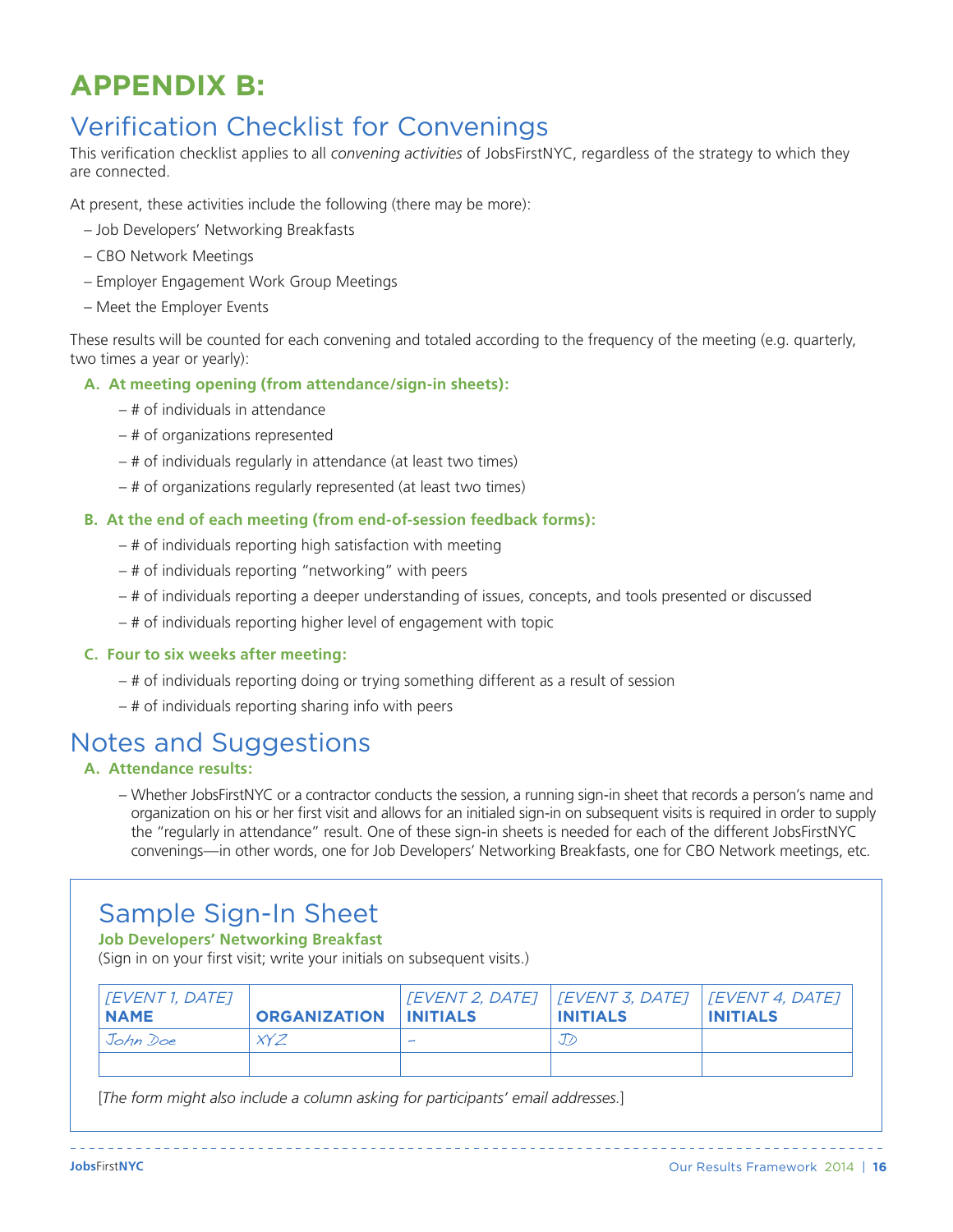#### **B. End-of-session feedback:**

- Whether administered by JobsFirstNYC or a contractor, each session needs an end-of-session feedback form that asks *more* than how the session could be improved.
- Time must be allowed for its completion before the meeting adjourns. It is strongly recommended that feedback forms be included as part of the agenda.

| <b>Sample End-of-Session Form</b>                                                           |  |  |  |  |
|---------------------------------------------------------------------------------------------|--|--|--|--|
|                                                                                             |  |  |  |  |
|                                                                                             |  |  |  |  |
| 1. What are one or two things that will stick with you from this session?                   |  |  |  |  |
| 2. What, if anything, might you personally do differently as a result of what you remember? |  |  |  |  |
| 3. What, if anything, will you ask your agency to consider doing differently?               |  |  |  |  |
| 4. With approximately how many of your peers did you share information or insight today?    |  |  |  |  |
| 5. Are you more "energized" now than when you came into this session?                       |  |  |  |  |
| Rate your overall satisfaction with the session on a scale of one to ten.<br>6.             |  |  |  |  |
| 9 8 7 6 5 4 3 2 1<br>10                                                                     |  |  |  |  |
| Very satisfied<br>Dissatisfied                                                              |  |  |  |  |
| May we email you in a few weeks to see what you remember and may have put to use?           |  |  |  |  |
| $\Box$ Yes<br>$\square$ No                                                                  |  |  |  |  |
| <b>Contact Information</b>                                                                  |  |  |  |  |
|                                                                                             |  |  |  |  |
|                                                                                             |  |  |  |  |
|                                                                                             |  |  |  |  |
|                                                                                             |  |  |  |  |

#### **C. Four to six weeks after the convening:**

- The follow-up email may be sent either by JobsFirstNYC or by a contractor.
- It is critical that this step in the convening process become regularized and automatic. Set up a system and enforce until it becomes habit.

#### Sample Follow-Up Email

Dear Job Developers' Networking Breakfast participant:

Thanks for your active participation at our breakfast on [*date*]. We have many reasons for hosting these sessions. At the same time, it is important for us to know the extent to which they are effective. We would be extremely grateful if you could respond to the following three questions via email.

- 1) What are you doing differently—or have at least tried to do differently—as a result of your attendance at our session?
- 2) What information from the session have you shared with peers, whether in your agency or elsewhere?
- 3) Do you have a success story that you'd like to share with us? If so, let us know and we'll be in touch with you to follow up.

Thanks…And see you at the next session!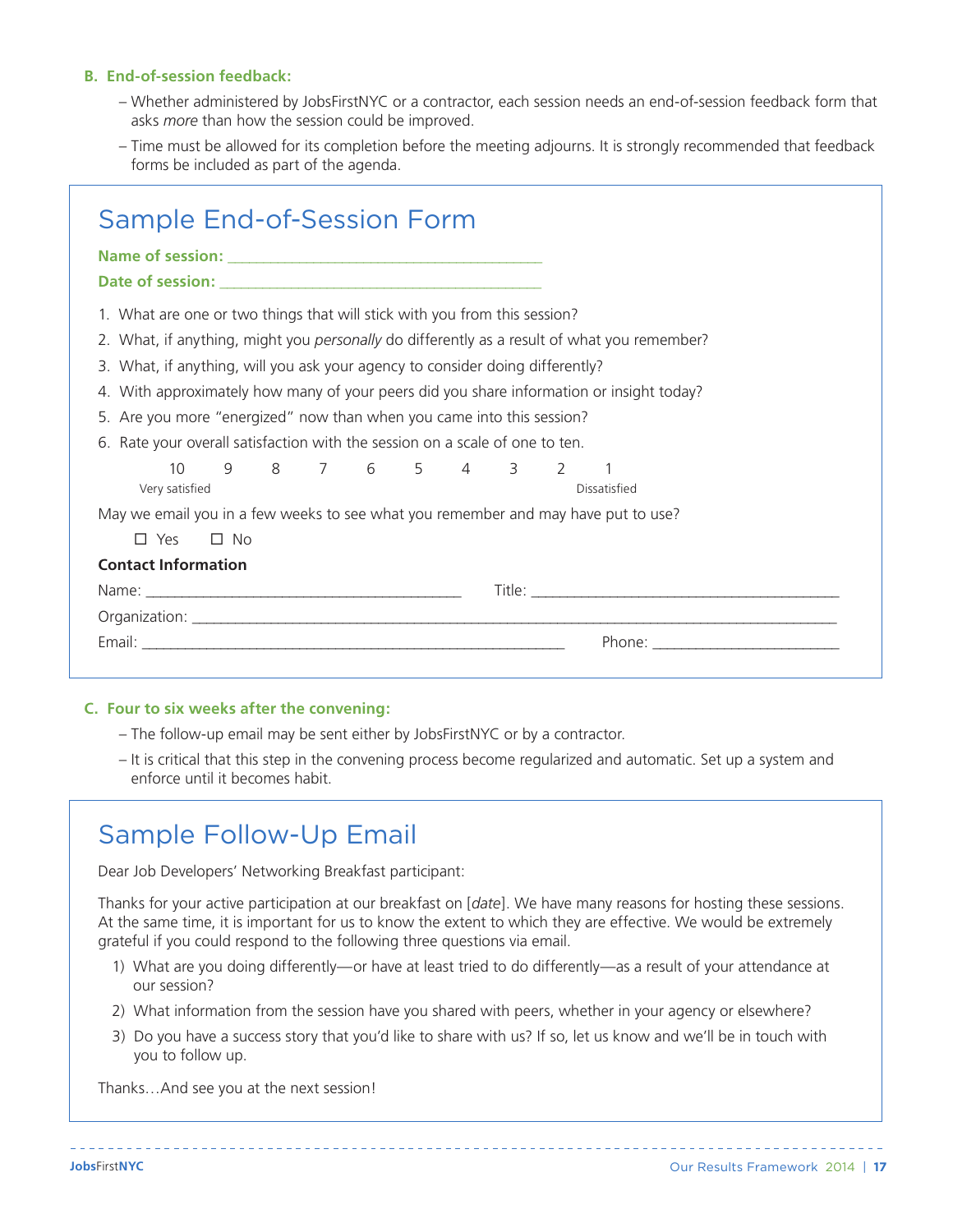### **APPENDIX C:**

#### Verification Checklist & Method for Publications

This verification checklist applies to all *publication activities* of JobsFirstNYC, regardless of the strategy to which they are connected.

At present, these publications include the following (there may be more):

- *Going Beyond the Bottom Line*
- *Now Hiring*
- *Understanding Interim Progress Milestones*
- *National Work Readiness Credential: Who Pays the Price?*
- *Barriers to Entry: The Increasing Challenges Faced by Young Adults in the New York City Labor Market*

It is understood that these publications and others are the tangible products of either the direct efforts of JobsFirstNYC or the commissioning by JobsFirstNYC, and that they are intended to advance at least two of the three strategies adopted by JobsFirstNYC: Raising Consciousness and Advancing Practice.

| <b>RESULTS SOUGHT</b>                                                                       | <b>VERIFICATION METHOD</b>                                                                                                                                     |
|---------------------------------------------------------------------------------------------|----------------------------------------------------------------------------------------------------------------------------------------------------------------|
| # of individuals who receive the publication                                                | Direct count of individuals who are mailed or emailed<br>the report as part of general mailing or other distribution<br>channel by JobsFirstNYC or contractors |
| # of organizations that receive the publication                                             | Direct count of individuals who are mailed or emailed<br>the report as part of general mailing or other distribution<br>channel by JobsFirstNYC or contractors |
| # of downloads from the JobsFirstNYC website                                                | JobsFirstNYC Website count of downloads-tracked<br>through Google Analytics                                                                                    |
| # of presentations on the publication by JobsFirstNYC and<br>others                         | JobsFirstNYC record of convenings and presentations on<br>publications                                                                                         |
| # of individuals who attend the presentations                                               | Attendance list (see suggestions for "attendance results"<br>in the Verifications Checklist for Convenings)                                                    |
| # of organizations that attend the presentations                                            | Attendance list (see suggestions for "attendance results"<br>in the Verifications Checklist for Convenings)                                                    |
| # of citations and references to the publication                                            | Running log maintained by staff and other partners who<br>may need to be recruited to do this task                                                             |
|                                                                                             | Use of a clipping service or equivalent to clip and count the<br>number of references appearing in mass media                                                  |
| # of individuals who report reading the publication                                         | Feedback/survey form included with the report (see page 19)                                                                                                    |
| # of individuals who report passing it on to colleagues and<br>others in the field          | Feedback/survey form included with the report (see page 19)                                                                                                    |
| # of individuals who report taking an action or making a<br>change based on the publication | Feedback/survey form included with the report (see page 19)                                                                                                    |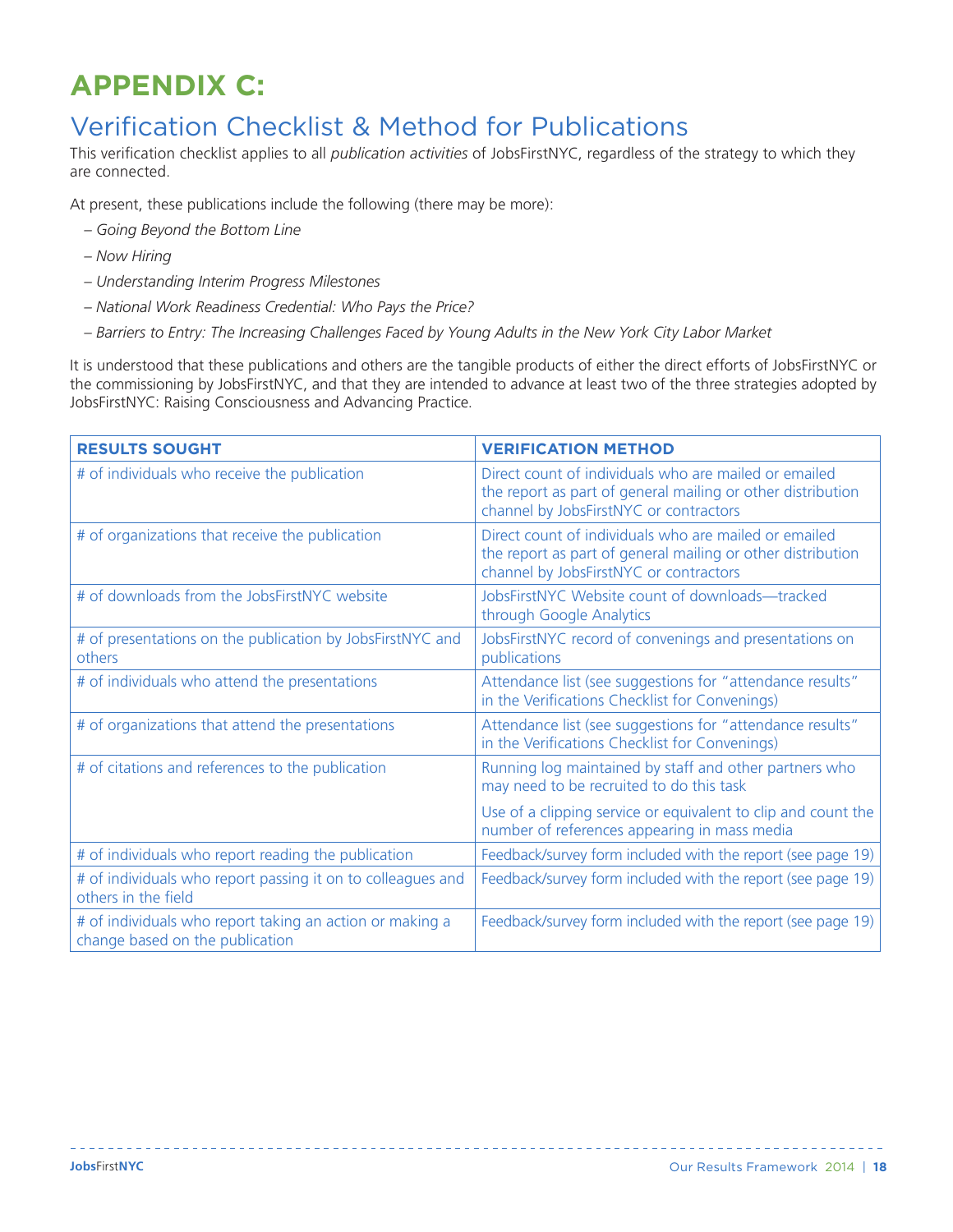### **APPENDIX D:**

#### Publications Feedback/Survey Form

#### **JobsFirstNYC Publication Feedback**

Thank you for requesting a copy of [*report name*], prepared by [*name*] with support from or published by JobsFirstNYC. We are committed to understanding the difference that our publications make in efforts to reduce the number of out-of-school and out-of-work (OSOW) young adults. Please complete this brief survey and email it to us at [*email address*] or mail to [*mailing address*].

 $\Box$ 

 $\Box$ 

 $\Box$ 

- 1) How thoroughly have you read this report?
	- $\square$  Thoroughly  $\square$  Scanned only  $\square$  Have not read
- 2) Have you passed the report on to colleagues?
	- ¨ Yes. How many?\_\_\_\_\_\_\_\_\_ ¨ No
- 3) What actions have you taken or changes have you made because of the report?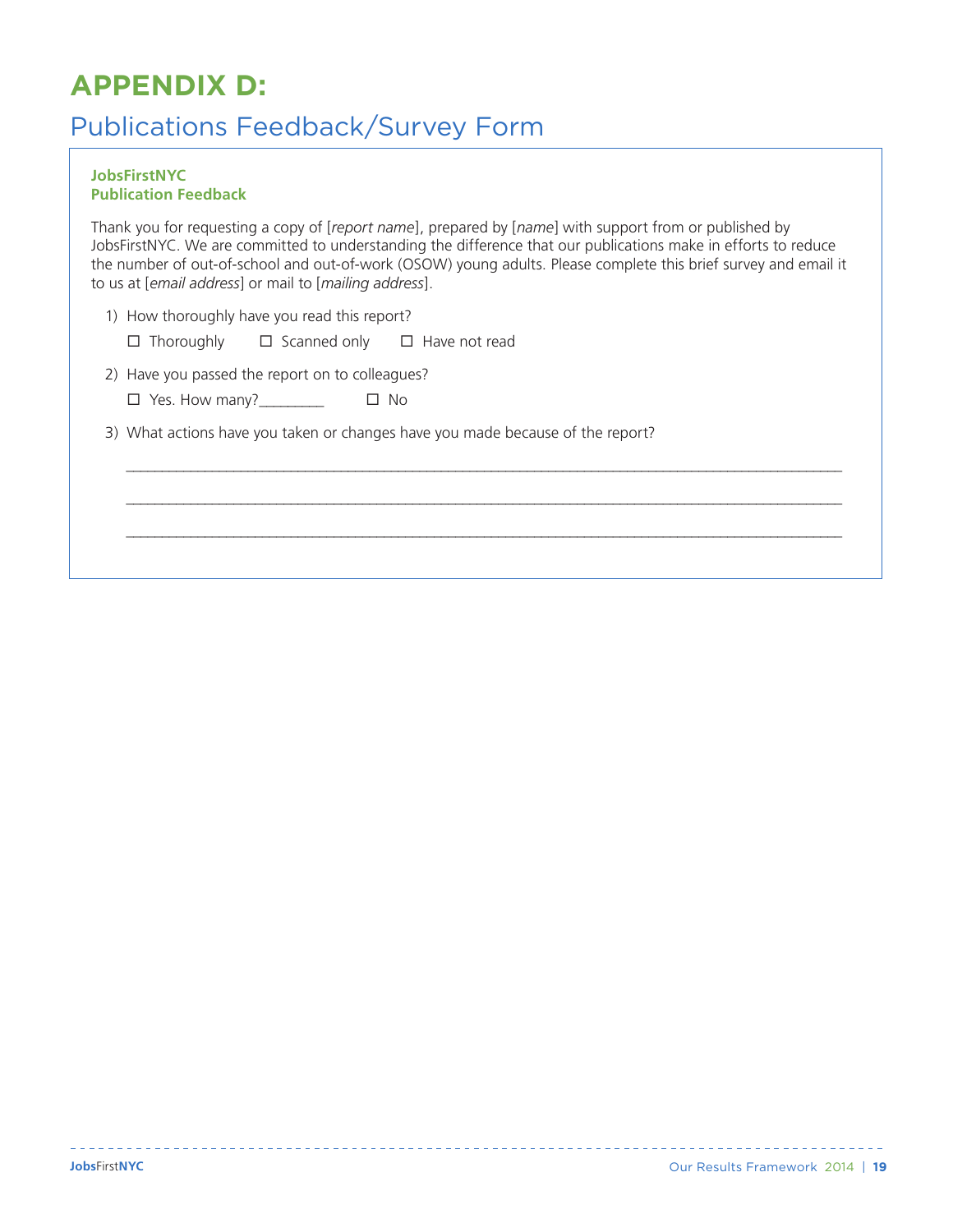### **APPENDIX E:**

## Verification Record for Publication Presentations (one record for each major publication)

Publication name: <u>Now Hiring and the contract of the set of the set of the set of the set of the set of the set o</u>

| PRESENTATION TO/AT                      | <b>PRESENTER</b> | <b>DATE</b>   | <b>NUMBER ATTENDING*</b> |
|-----------------------------------------|------------------|---------------|--------------------------|
| Job Developers'<br>Networking Breakfast | Margaret Stix    | Feb. 10, 2013 | 45                       |
|                                         |                  |               |                          |
|                                         |                  |               |                          |
|                                         |                  |               |                          |
|                                         |                  |               |                          |
|                                         |                  |               |                          |
|                                         |                  |               |                          |
|                                         |                  |               |                          |
|                                         |                  |               |                          |
|                                         |                  |               |                          |
|                                         |                  |               |                          |

*\*See suggestions for "attendance results" in the Verification Checklist for Convenings.*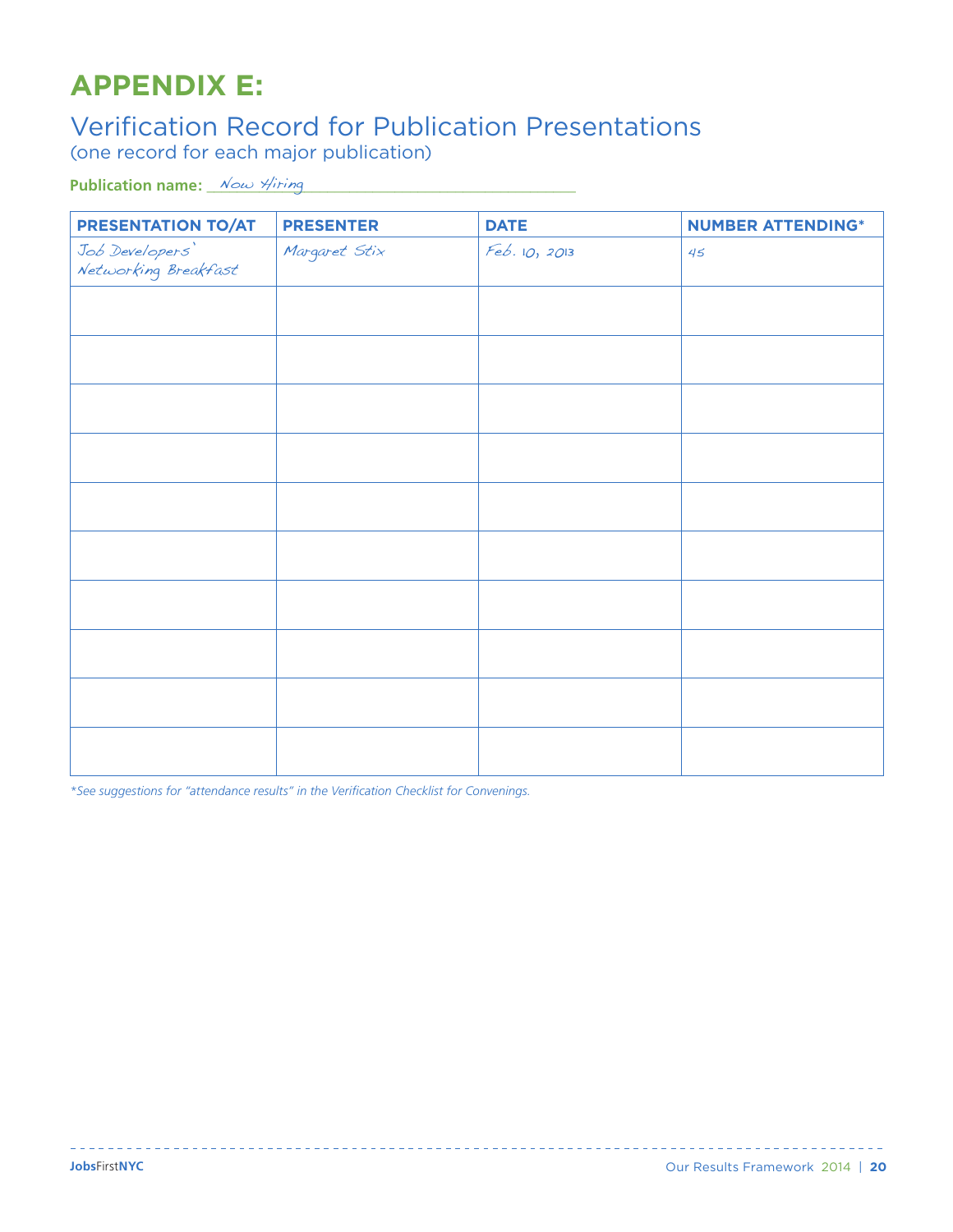## **APPENDIX F:**

#### Verification Checklist for Mass-Media Campaigns

This verification checklist applies to a potential mass-media campaign of JobsFirstNYC, implemented as part of its Raising Consciousness strategy. It is understood that these outputs and others are the tangible products of either the direct efforts of JobsFirstNYC or the commissioning by JobsFirstNYC, and that they are intended to advance the Raising Consciousness strategy.

| <b>ACTIVITY</b>                          | <b>RESULTS</b>                                                                | <b>VERIFICATION</b>                                                                                                                                    |
|------------------------------------------|-------------------------------------------------------------------------------|--------------------------------------------------------------------------------------------------------------------------------------------------------|
| <b>PSA Announcements</b>                 | # of PSA "airings"                                                            | All activities will be tracked internally<br>by JobsFirstNYC logs, records,<br>and contracts and confirmation of<br>numbers by industry/vendor records |
| <b>Bus &amp; Subway Ads</b>              | # of bus and subway ads                                                       | --                                                                                                                                                     |
| <b>Billboards</b>                        | # of individuals reached (people who<br>see, hear, or experience the message) | $\sim$                                                                                                                                                 |
| <b>Radio &amp; Television Interviews</b> | # of distinct mass-media initiatives (by<br>theme if multiple)                | $- -$                                                                                                                                                  |

<u>. . . . . . . . . . . . .</u>

 $\frac{1}{2}$  . <br> <br> <br> <br> <br> <br> <br><br><br><br><br>